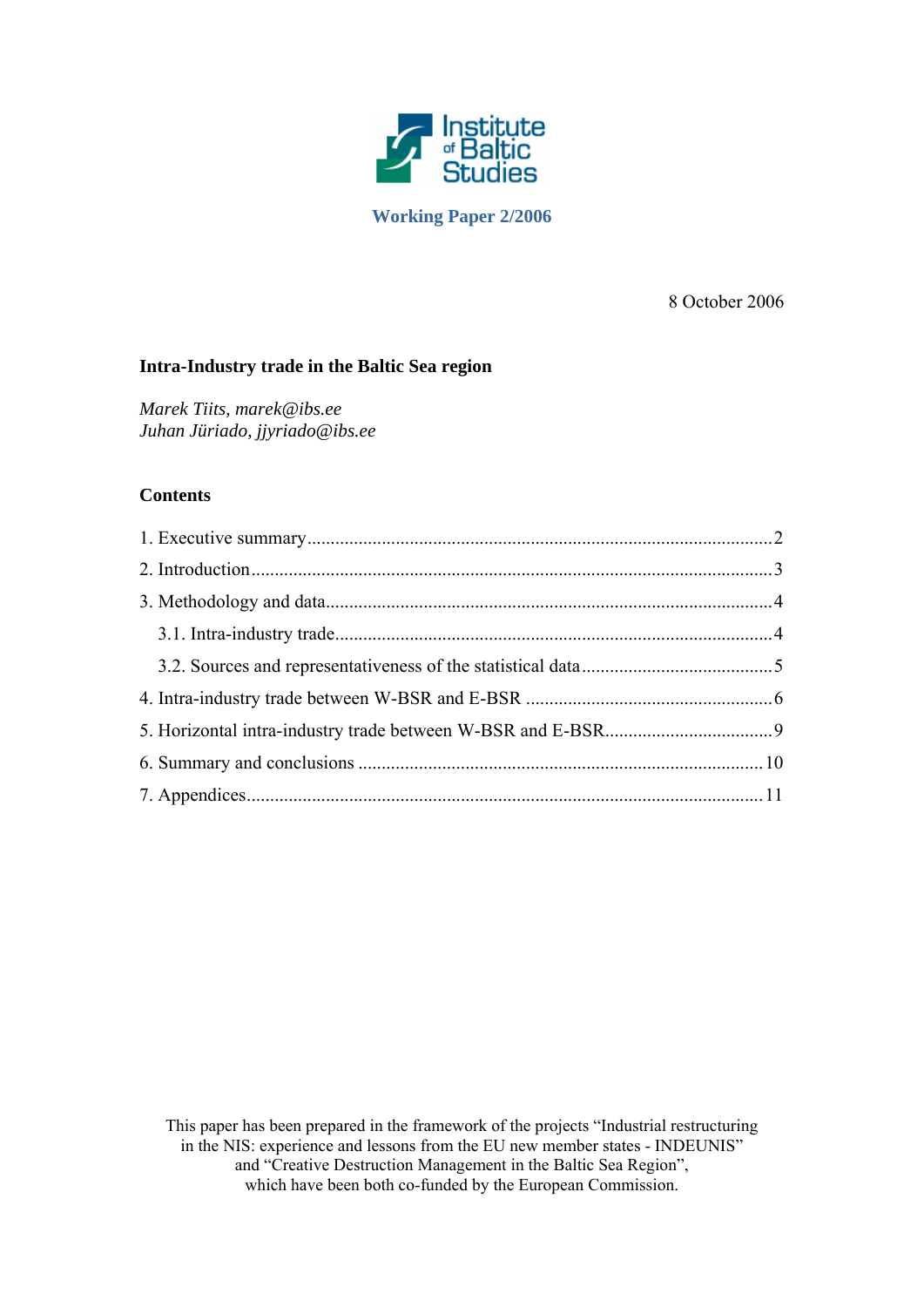# <span id="page-1-0"></span>**1. Executive summary**

The purpose of this paper is to analyse economic integration in the Baltic Sea Region as it has emerged from mid-1990s. More importantly, we seek to assess the quality of integration as conferred by the development of intra-industry trade between the two groups of countries in the Baltic Sea region: Finland, Sweden, Denmark and Germany at the Western coast, and Estonia, Latvia, Lithuania and Poland at the Eastern coast of the Baltic Sea.

The change of several variations of the Gruber Lloyd index over the last decade indicates an increase in intra-industry trade between the above two groups of countries, but the increase is not huge. The analysis of intra-industry trade within the top 25 commodity groups reveals a remarkable increase of the share of intra-industry trade from the East to the West in a number of modern industries, such as metal and machinery, and automobile production, production of electrical equipment and telecom equipment, etc. The share of intra-industry trade has remained, at the same time, largely unaltered in traditional resource- and/or labour-intensive industries, such as wood processing and furniture or textiles and apparel production.

The analysis of the change in the quality of the traded goods reveals, however, that the economic intergration in the Baltic Sea Region has so far not led to a vast increase of the competitiveness of industry at the relatively less developed Eastern coast of the Baltic Sea. The equalisation of market prices has predominantly taken place in the trade of raw materials, whereas the Eastern countries continue to trade with deficit in the majority of manufactured goods where the equalisation of unit prices has actually taken place.

The above seems to support the results of our previous research, in which we have concluded that the economies of the Baltic States and Poland continue to act as lower value-added parts of the cross-border clusters in the Baltic Sea Region. Consequently, if catching up in living standards with the northern and western neighbours is envisioned, much more systematic investment into education and technology is needed in the Baltic States and Poland.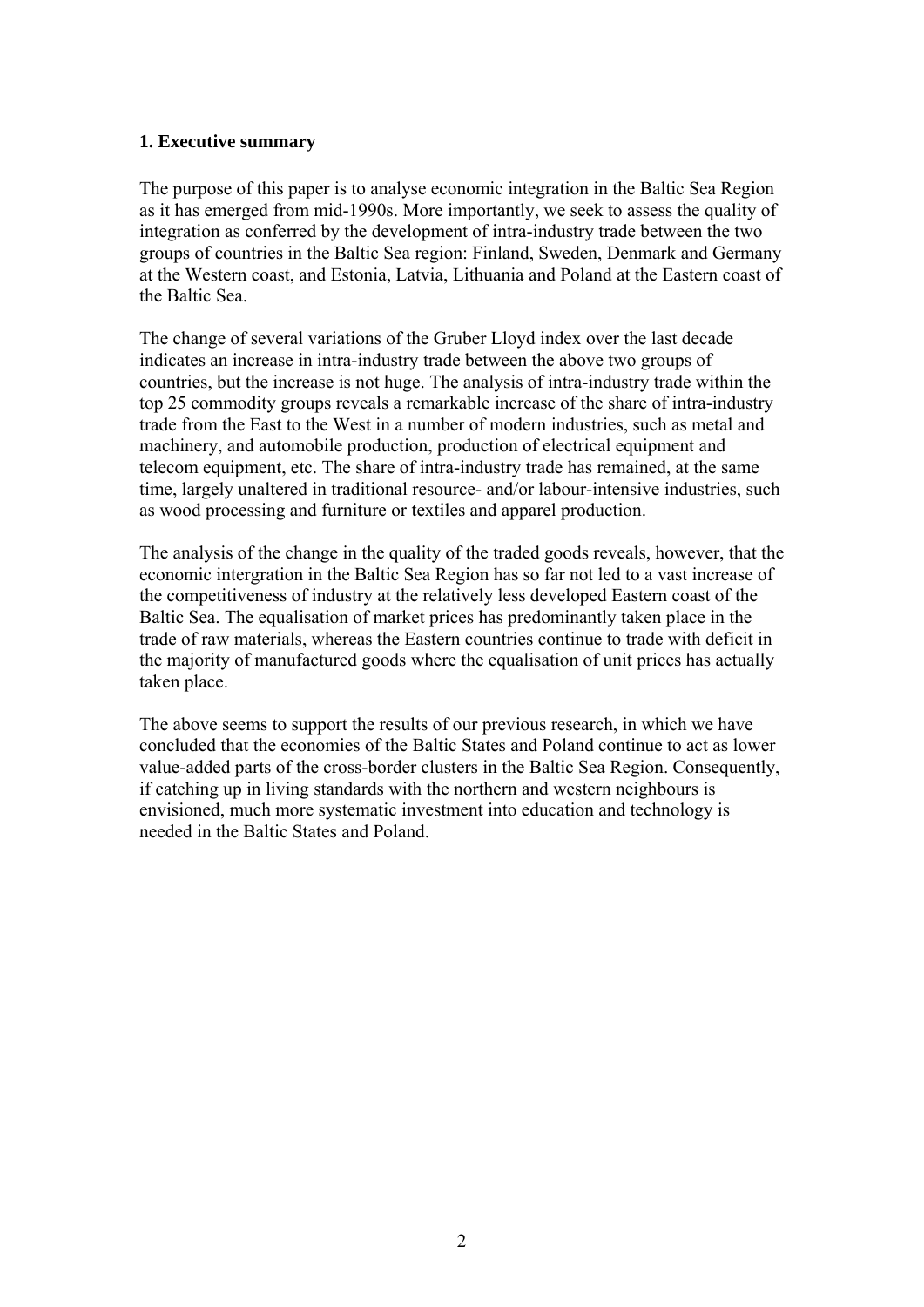# <span id="page-2-0"></span>**2. Introduction**

 $\overline{a}$ 

A closer integration of the Baltic countries and Poland with the Western Baltic Sea countries commenced after the collapse of the Soviet Union (USSR) and the restoration of independence of the Baltic States in the early 1990s, and extended further with free trade agreements in the mid-1990s. A further step was taken in 1995, when Poland and the Baltic States (1999-2000) became members of the World Trade Organisation (WTO).

The industrial and trade specialisation of the Baltic Sea states is a result of a long-run development in Europe after World War II, whereby the Nordic countries and (Western) Germany developed as parts of the western economic system, while the Baltic States and Poland became integral parts of the 'Soviet economic system'. Given the autarcky of the Soviet economic system, the trade was fairly limited between the states on the Western and Eastern coasts of the Baltic Sea until the early 1990s. The collapse of the Soviet Union opened new opportunities for strengthening the economic ties between the countries at the Western and Eastern coast of the Baltic Sea. Furthermore, the continued economic crisis in the former USSR forced the Baltic States to diversify their export outlets away from the eastern markets and look for new more stable markets in Scandinavia and Western Europe. The rapid increase of (predominantly market- and/or resource-seeking) foreign direct investments from the Nordic countries and Germany to the Baltic States and Poland contributed to further trade integration in the Baltic Sea region. Hence, one can conclude that the economies of the individual countries around the Baltic Sea have become very closely integrated over the last  $10-15$  $10-15$  years.<sup>1</sup>

In 2004, intra-regional trade in the Baltic Sea Region trade covered 66.1% of the Estonian total import and 68.7% of export with the world, and about half of the Latvian and Lithuanian foreign trade.<sup>[2](#page-2-0)</sup> The foreign trade portfolio of the Nordic countries, Finland, Sweden and Denmark, is much more internationally dispersed. In the case of Germany, the trade within the BSR is of least importance among the countries around the Baltic Sea, acconting only for 10.2 % of imports and 9.7% of exports. [\(Table 5](#page-10-0) in appendix)

In the following, we will analyse the division of labour between the two groups of countries as characterised by the development of intra-industry trade. Denmark, Finland, Germany and Sweden jointly constitute the group called Western Baltic Sea Region (W-BSR) in this paper. The other group, which we call Eastern Baltic Sea Region (E-BSR), consists of Estonia, Latvia, Lithuania and Poland.

<sup>&</sup>lt;sup>1</sup> For a more detailed account, see: Marek Tiits, *Industrial and trade dynamics in the Baltic Sea region – the last two waves of European Union enlargement in historic prospective*, Institute of Baltic Studies, Working Paper 1/2006 for FP6 INDEUNIS project, February 2006.

 $2^2$  The share of intra-regional trade in the Baltic Sea region would account for an even bigger share if imports and re-exports of Russian oil, gas, and raw materials were taken into account. The role of Russian oil transit and processing is especially prominent in Lithuania, where it accounts roughly for 20-25% of commodity trade according to UN Comtrade data.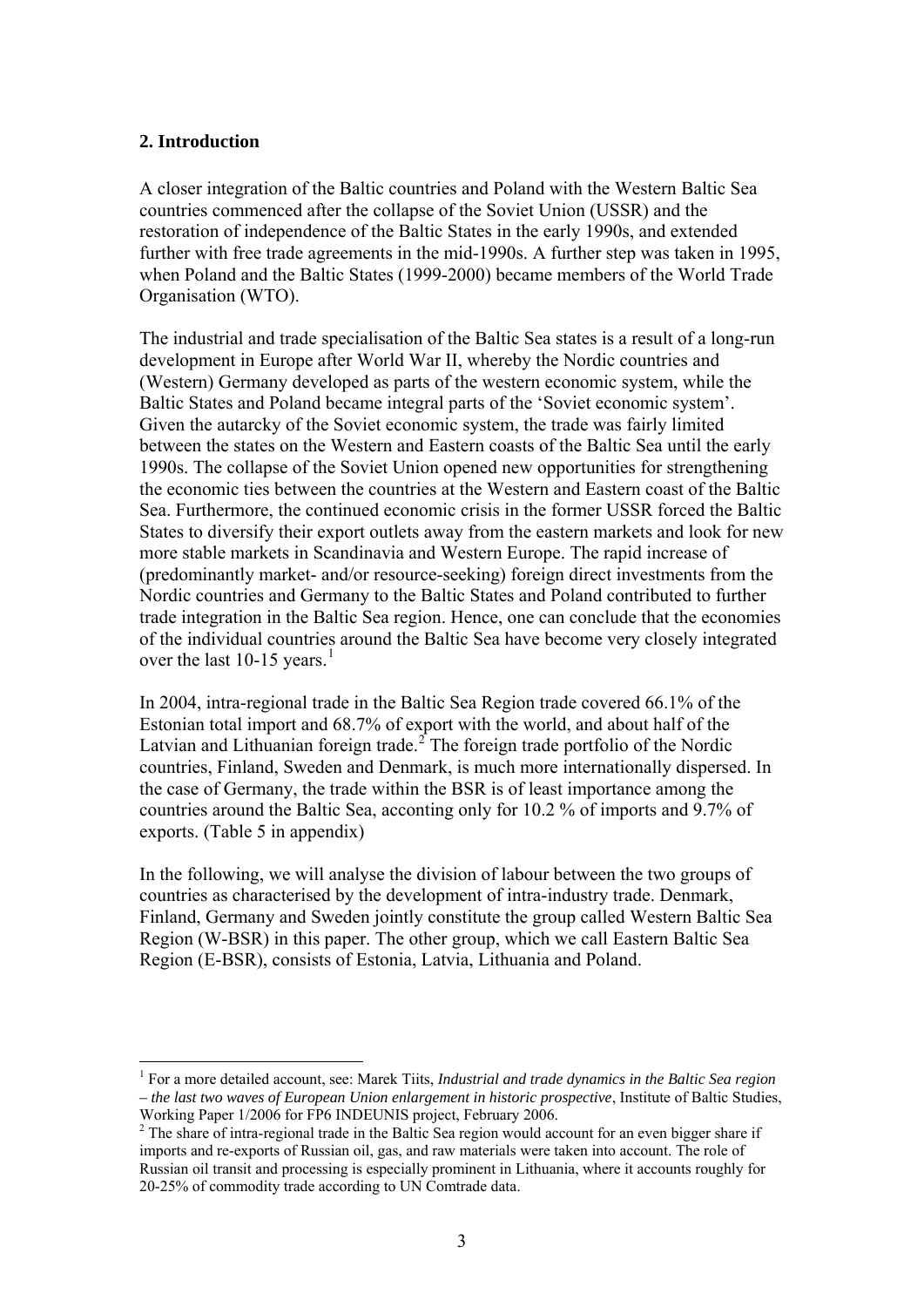# <span id="page-3-0"></span>**3. Methodology and data**

## **3.1. Intra-industry trade**

Classical approaches to international trade and specialisation, such as David Ricardo's theory on relative comparative advantage<sup>[3](#page-3-0)</sup> assume that different economies possess competitive advantages in different activities, and individual regions or countries should thereby specialise in the areas of their relative strength, while importing goods which can be produced more efficiently in other economies.

It appears, however, that in real life virtually all modern economies at the same time both import and export in significant amounts in certain commodity groups. The variable quality of the goods produced in different parts of the world and the internationalisation of production together with the (re)location of parts of productive activities are just a few rationales for the emergence of the phenomenon of *intraindustry trade* described above.

Since the 1970s, the Grubel Lloyd index GLi has become the most widely used measure of the share of intra-industry trade in overall trade. The Grubel Lloyd index is calculated:  $4^4$  $4^4$ 

$$
GL_i = 1 - |X_i - M_i| / (X_i + M_i) ,
$$

where  $X_i$  is the export in a certain line of goods and  $M_i$  import in the same commodity group. In the following,  $GL_{iv}$  denotes the Gruber Lloyd index calculated by monetary value of trade and whereas  $GL_{ia}$  is calculated based on the amount of traded goods.

Additionally, the average Gruber Lloyd index is defined:

Average  $GL_i = \sum GL_{ii}/n_i$ ,

 $\overline{a}$ 

where  $GL_{ii}$  is the  $GL_i$  index of commodity j and  $n_i$  is the number of commodity groups.

The value of the  $GL_i$  index can vary between 0 and 1, whereas the former denotes zero intra-industry trade and the latter corresponds to the situation where all trade is intra-industry trade. One should also note that trade imbalance between trading partners leads to downward deviation of the value of the GL index, i.e. the theoretical maximum value 1, which corresponds to hundred-percent intra-industry trade remains unachievable. As a correction of the downward bias of the index value described above, sometimes modified versions of intra-industry trade indices are used. Yet, as we are only interested in this paper in the change of intra-industry trade in time, and will not attempt to compare the value of the Gruber Lloyd index between different groups of trading partners, we stick with the original Grubel Lloyd GLi index for the purposes of the current analysis.<sup>[5](#page-3-0)</sup>

<sup>&</sup>lt;sup>3</sup> David Ricardo, *The Principles of Political Economy and Taxation*, London: John Murray, 1817. Herbert G. Grubel & Peter J. Lloyd, *Intra-Industry Trade: The Theory and Measurement of* 

*International Trade in Differentiated Products*, New York: Wiley, 1975.

 $<sup>5</sup>$  See for example: Antonio Aquino, "Intra-industry trade and intra-industry specialisation as current</sup> sources of international trade in manufacturers", *Weltwirtschaftliches Archiv*, 114, 1978, 275-295.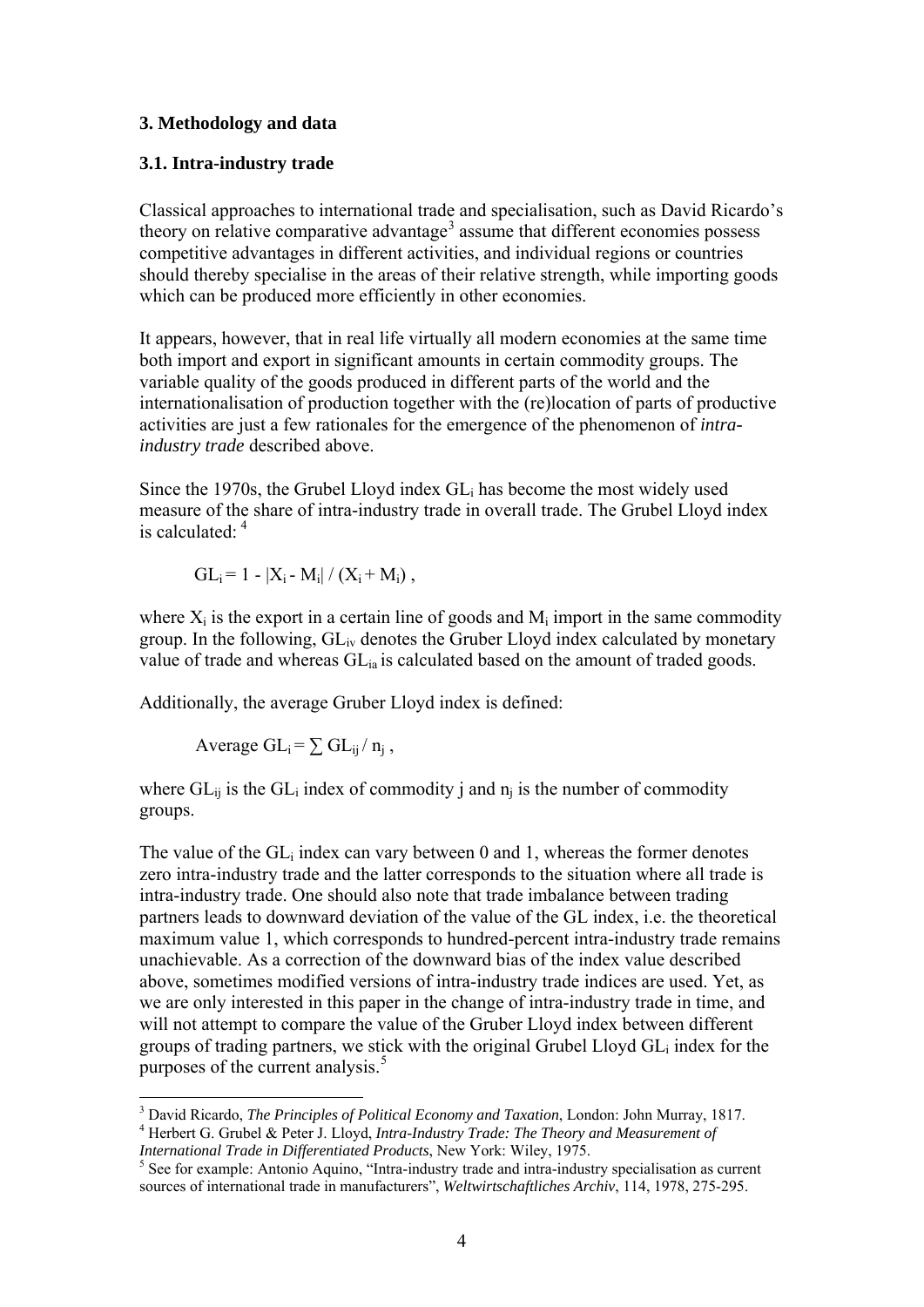<span id="page-4-0"></span>Additionally, in order to analyse the quality of the traded goods, a distinction between *horizontal intra-industry trade* (HIIT) and *vertical intra-industry trade* (VIIT) is introduced. In doing so, an assumption is made that the differences of unit prices of the products in a specific commodity group indicate the differences in quality of the products; i.e., the higher the unit price, the higher the standard of the product is assumed to be. Hence, horizontal intra-industry trade indicates trade of goods of similar quality, while vertical intra-industry trade points to a notable difference in the quality of the traded goods.

Intra-industry trade is considered to be of horizontal nature, if

$$
1 - \alpha \leq UVX_{ikj} / UVM_{ikj} \leq 1 + \alpha ,
$$

where UV is the unit price of exported  $(X)$  or imported  $(M)$  product  $(i)$  belonging to a line of goods (i) by trading partner (k). In line with earlier studies on intra-industry trade, in this paper, trade is considered to be of horizontal nature if the difference of export and import unit prices  $(\alpha)$  in a specific commodity group is no more than  $15\%$ <sup>[6](#page-4-0)</sup>

Horizontal IIT is evident in the case of two-way trade of products of similar quality, but different attributes. If the standard of exported and imported products is almost the same and the consumer chooses by other criteria, e.g. color, taste, etc., HIIT is driven predominantly by economies of scale and product differentiation. Thus, a high share of HIIT indicates a similar level of technological development between trading partners, while a large share of VIIT in trade is an indication of trade between economies which possess grossly different competitive advantages.

When bilateral trade is opened up between two countries (or two groups of countries) in different stages of development, intra-industry trade will be predominantly of vertical nature in initial stages, but the share of horizontal intra-industry trade will increase if the backward country (or group of countries) manages to catch up and the industrial specialisation of the trading parties will become more similar.

## **3.2. Sources and representativeness of the statistical data**

For intra-industry trade analysis, trade data at the SITC<sup>[7](#page-4-0)</sup> three-digit disaggregation level is used, and intra-industry trade indicators for three years (1996, 2000 and 2004) have been calculated. Due to availability constraints, the trade data reported by Denmark, Finland, Germany and Sweden has been used as the basis of the analysis for all countries. Unless indicated otherwise, the data derived from the Eurostat *Comext database* in March 2006 has been used.<sup>[8](#page-4-0)</sup>

The analysis of the share of intra-regional trade in the Baltic Sea Region demonstrates that the exports to W-BSR account for 1/3 to 1/2 of the total commodity exports of the

 $\overline{a}$ 

 $6$  Occasionally, in some papers also a 25% margin is used for distinguishing between VIIT and HIIT, but in this paper, we stick to the widely used 15% threshold.

<sup>7</sup> System of International Trade in Commodities.

<sup>&</sup>lt;sup>8</sup> Eurostat Comext database, http://fd.comext.eurostat.cec.eu.int/xtweb/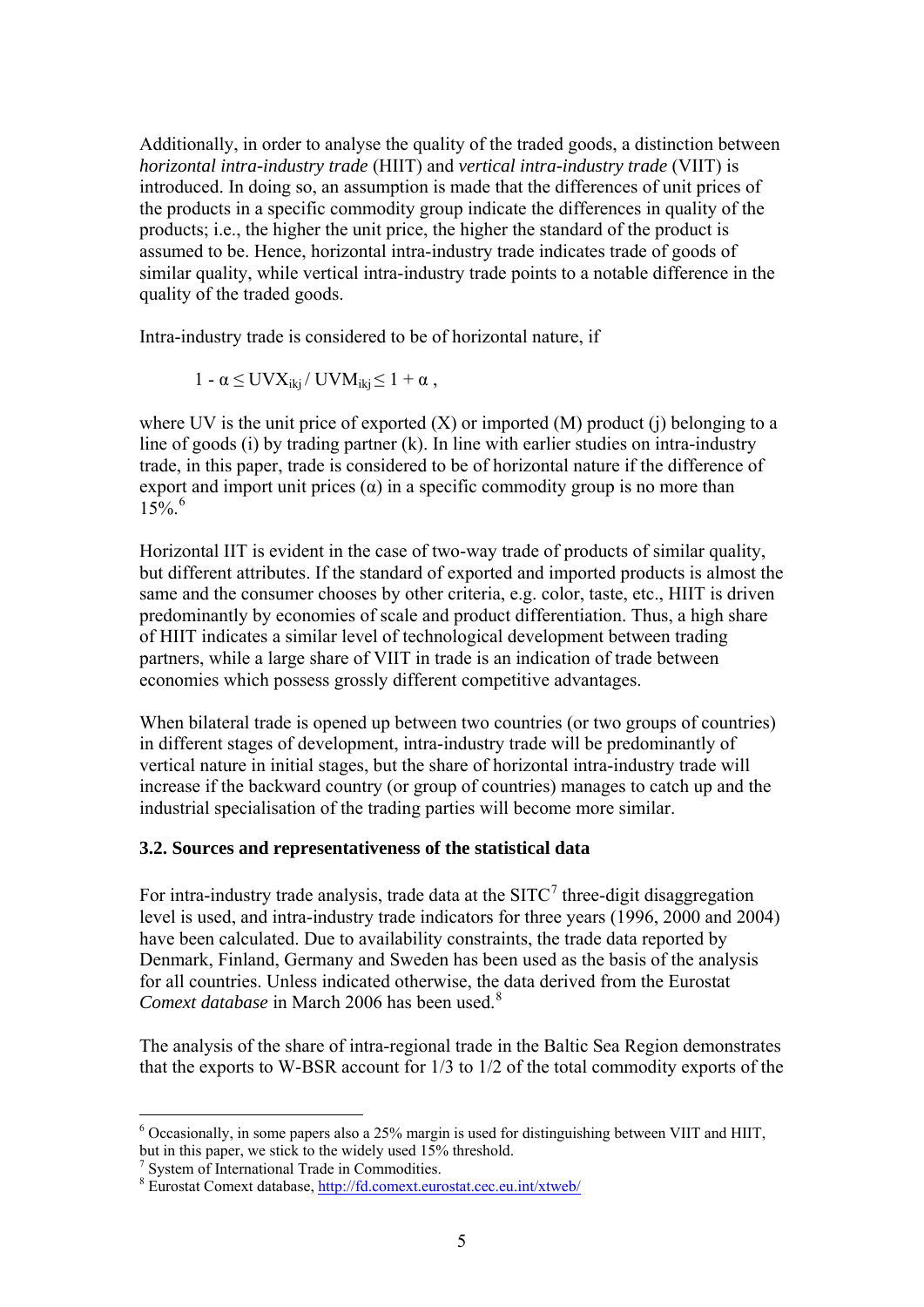<span id="page-5-0"></span>Baltic States and Poland to the world, while the E-BSR market is statistically an even less significant part for the Nordic and German total exports. ([Table 1](#page-5-0))

|                | <b>Export share 1999</b> |          | <b>Export share 2004</b> |          | <b>Import share 2004</b> |         |
|----------------|--------------------------|----------|--------------------------|----------|--------------------------|---------|
|                | W-BSR                    | E-BSR    | W-BSR                    | E-BSR    | W-BSR                    | E-BSR   |
| <b>Denmark</b> | 34.7%                    | $2.7\%$  | 34.0%                    | $2.4\%$  | 36.8%                    | $2.9\%$ |
| <b>Estonia</b> | 59.2%                    | $12.4\%$ | 49.7%                    | 13.4%    | 44.2%                    | 12.4%   |
| <b>Finland</b> | 25.8%                    | 5.9%     | 24.0%                    | $5.7\%$  | $35.7\%$                 | 3.8%    |
| <b>Germany</b> | $5.1\%$                  | 2.7%     | $4.7\%$                  | $3.0\%$  | $4.5\%$                  | $3.0\%$ |
| Latvia         | 35.4%                    | $14.0\%$ | 30.1%                    | 20.8%    | 29.6%                    | 24.8%   |
| Lithuania      | 29.3%                    | 19.2%    | 21.0%                    | $20.1\%$ | 27.3%                    | 14.8%   |
| <b>Poland</b>  | 42.6%                    | $2.7\%$  | 36.4%                    | $2.6\%$  | $34.1\%$                 | 1.0%    |
| <b>Sweden</b>  | 21.3%                    | $2.7\%$  | 21.9%                    | $2.9\%$  | 33.1%                    | 4.2%    |

**Table 1. Trade in the Baltic Sea region** 

Source: Authors' calculations; *COMEXT Database*, Eurostat, September 2005.

Accordingly, one should interpret the conclusions presented in the following sections of this paper cautiously, keeping in mind that the aim of this paper is to analyse the effects of economic integration between W-BSR and E-BSR, and the following conclusions cannot be readily extended to trade relations within W-BSR and E-BSR nor to the trade of the Baltic Sea Region with the rest of the world.

## **4. Intra-industry trade between W-BSR and E-BSR**

As one might have expected, the change of the Gruber Lloyd index over the last decade indicates an increase in intra-industry trade between W-BSR and E-BSR. At first sight, the  $GL_{iv}$  index (in Euro) seems to indicate a very high share of intraindustry trade in the trade between W-BSR and E-BSR throughout the period under observation. Strikingly, however, the value of the  $GL_{iv}$  index departs remarkably from the GLia index calculated on the basis of the amount of goods (in 100 kg), and from the average  $GL_{iv}$  and  $GL_{ia}$  indices. [\(Table 2](#page-5-0))

# **Table 2. Gruber Lloyd index 1996-2004**

|                                       | 1996 | 2000 | 2004 |
|---------------------------------------|------|------|------|
| $GL_i$ by the value of goods          | 0.82 | 0.88 | 0.90 |
| $GL_i$ by the amount of goods         | 0.35 | 0.40 | 0.42 |
| Average $GL_i$ by the value of goods  | 0.39 | 0.45 | 0.47 |
| Average $GL_i$ by the amount of goods | 0.44 | 0.47 | 0.48 |

Source: Authors' calculations.

We believe, that the twofold difference of the  $GL_{iv}$  and  $GL_{ia}$  indices can be explained by the high variability of prices by different groups of commodities and radically different export structures of W-BSR and E-BSR. For instance, in 1996, the total value of exports from W-BSR to E-BSR was about 1.4 times higher than the value of the opposite trade flow. Yet, at the same time, the amount of W-BSR exports to E-BSR was nearly 5 times smaller than the imports from E-BSR, in kilogram terms.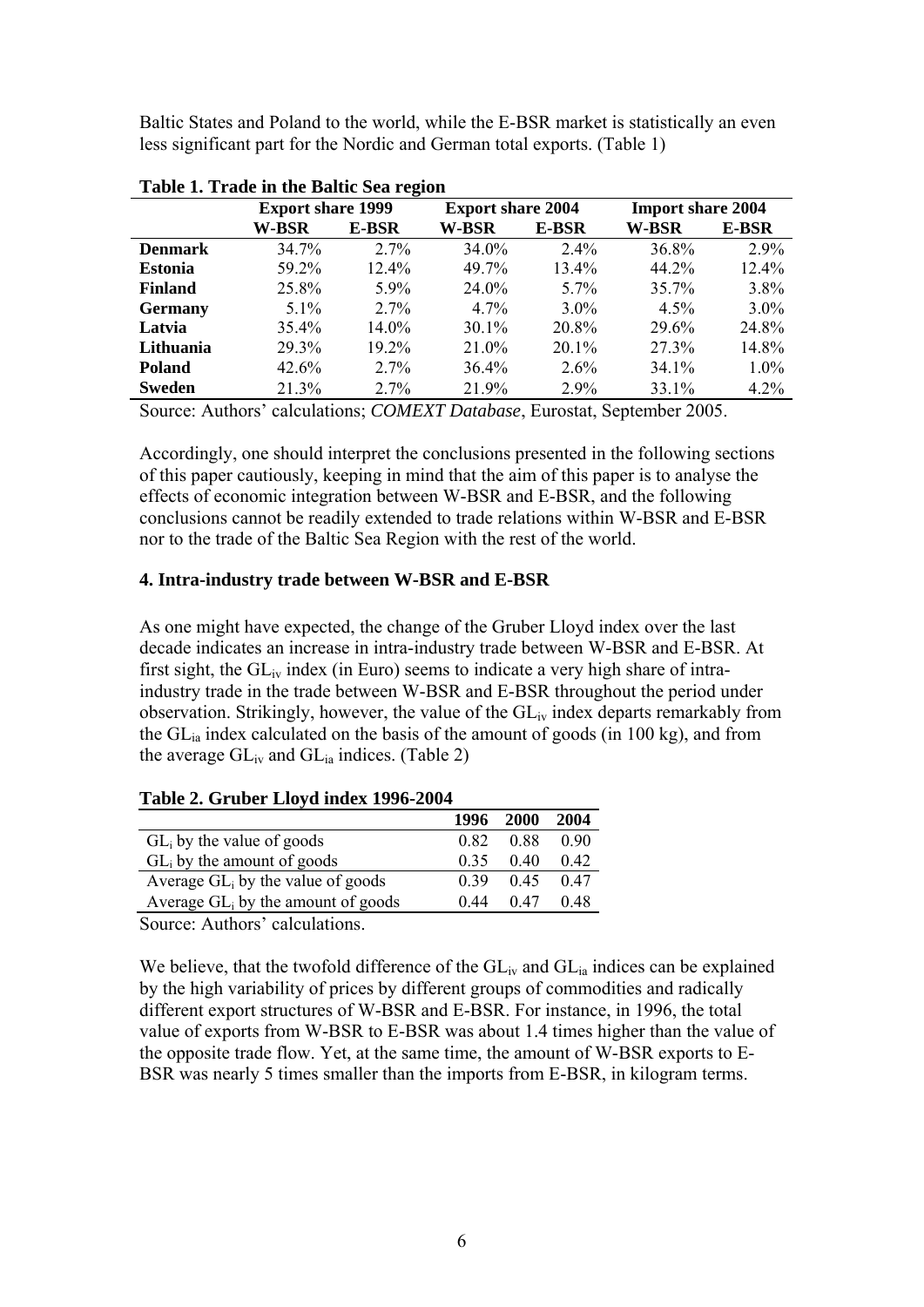|                                                                        | Lable 3. Value of exports, 1996-2004 |                                     |  |                 |                             |                 |  |  |  |  |  |  |  |  |
|------------------------------------------------------------------------|--------------------------------------|-------------------------------------|--|-----------------|-----------------------------|-----------------|--|--|--|--|--|--|--|--|
|                                                                        |                                      | 1996                                |  | 2000            | 2004                        |                 |  |  |  |  |  |  |  |  |
|                                                                        |                                      | in MEUR in 100 kg in MEUR in 100 kg |  |                 | in MEUR in $100 \text{ kg}$ |                 |  |  |  |  |  |  |  |  |
| E-BSR to W-BSR                                                         |                                      | 8726 357480988                      |  | 17271 422093339 |                             | 22196 533416496 |  |  |  |  |  |  |  |  |
| W-BSR to E-BSR                                                         | 12535                                | 75862901                            |  | 21835 104340582 | 27273                       | 140514955       |  |  |  |  |  |  |  |  |
| Source: Authors' calculations; <i>COMEXT Database</i> , Eurostat 2006. |                                      |                                     |  |                 |                             |                 |  |  |  |  |  |  |  |  |

# <span id="page-6-0"></span>**Table 3. Value of exports, 1996-2004**

The variance of the average  $GL_{iv}$  and  $GL_{i}$  indices calculated by specific groups of commodities as compared to the simple Gruber Lloyd GLia index is almost negligible. Understanding that the  $GL_{iv}$  index, unlike the average  $GL_{iv}$ , also takes into account the relative share of every line of goods in overall trade seems to hint that intra-industry trade between W-BSR and E-BSR includes a limited number of relatively 'weightless', but high-value commodities with a very high share of intra-industry trade.

To check this hypothesis, we look in the following at the importance of intra-industry trade for individual commodity groups. For obvious reasons, it is not possible to describe in great detail the developments in all 228 lines of goods in the SITC classification. However, we notice that the trade between W-BSR and E-BSR is fairly concentrated and we can improve our understanding considerably by analysing the developments in top commodity groups in terms of trade value in Euro. In 1996, the first 25 of the 228 categories of goods (SITC classification at 3-digit level) accounted for 66% of E-BSR export to W-BSR and 49% of W-BSR export to E-BSR. For 2004, we observe only minor changes in the concentration of trade, as the first 25 commodity groups accounted still for 62% of E-BST export to W-BSR, and 50% of W-BSR exports to E-BSR. (See tables 6 to 8 in the appendices)

The analysis of intra-industry trade within the top 25 commodity groups reveals a remarkable increase of the share of intra-industry trade from E-BSR to W-BSR in a number of modern industries, such as metal and machinery, and automobile production, production of electrical equipment and telecom equipment, etc. [\(Figure 1](#page-6-0)  and [Figure 2\)](#page-7-0)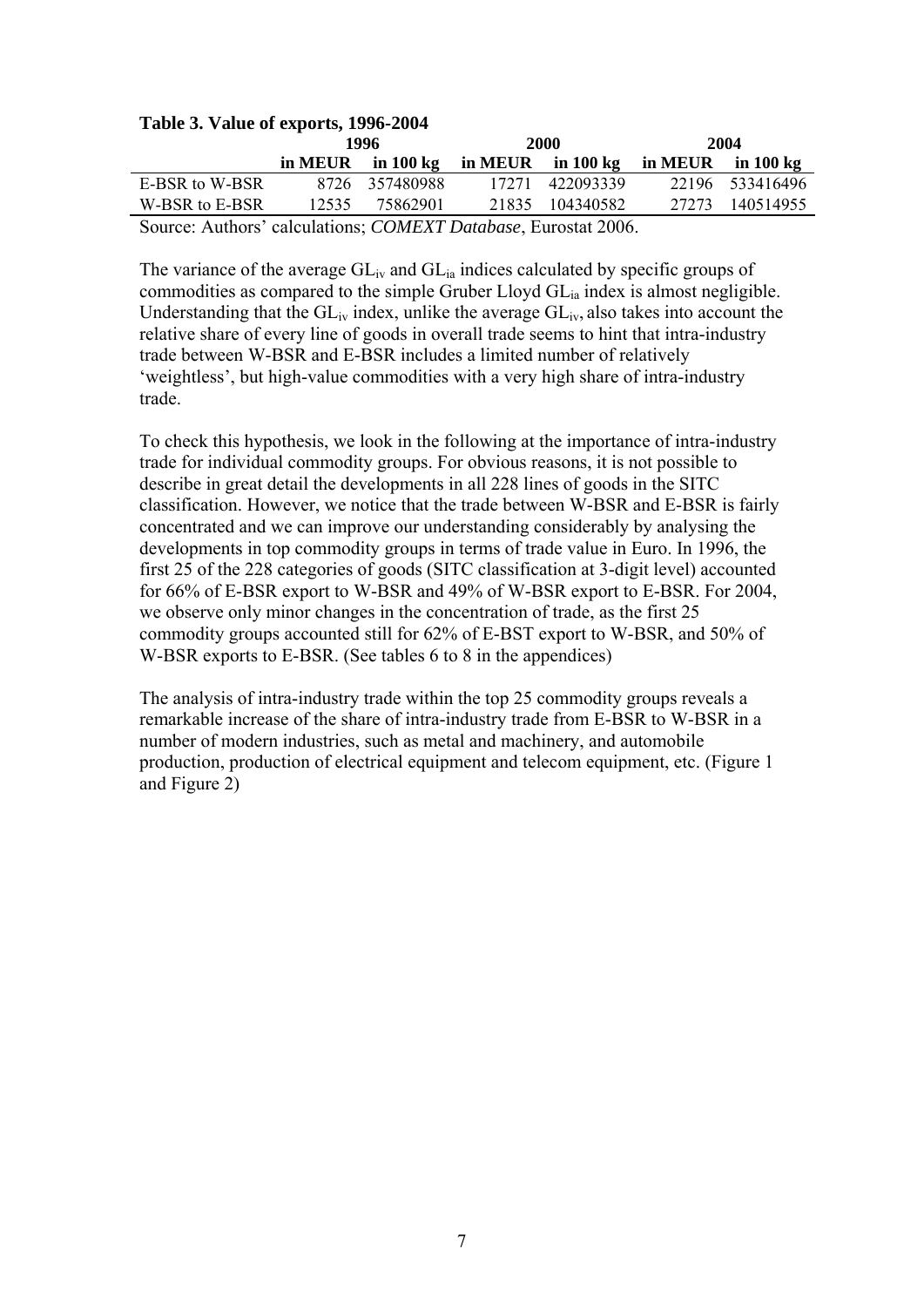<span id="page-7-0"></span>**Figure 1. Share of intra-industry trade in E-BSR exports to W-BSR, top 25 categories by the value of traded goods, 1996** 



Source: Authors' calculations.





Source: Authors' calculations.

The above developments are fully understandable, as the indigenous medium- and high-tech industries in E-BSR have faced mounting global market pressures throughout the 1990s, while very little domestic resources have been available for adjustment to the changing environment. The modern industry in E-BSR has therefore come to be dominated by foreign investment enterprises (FIE), which are increasingly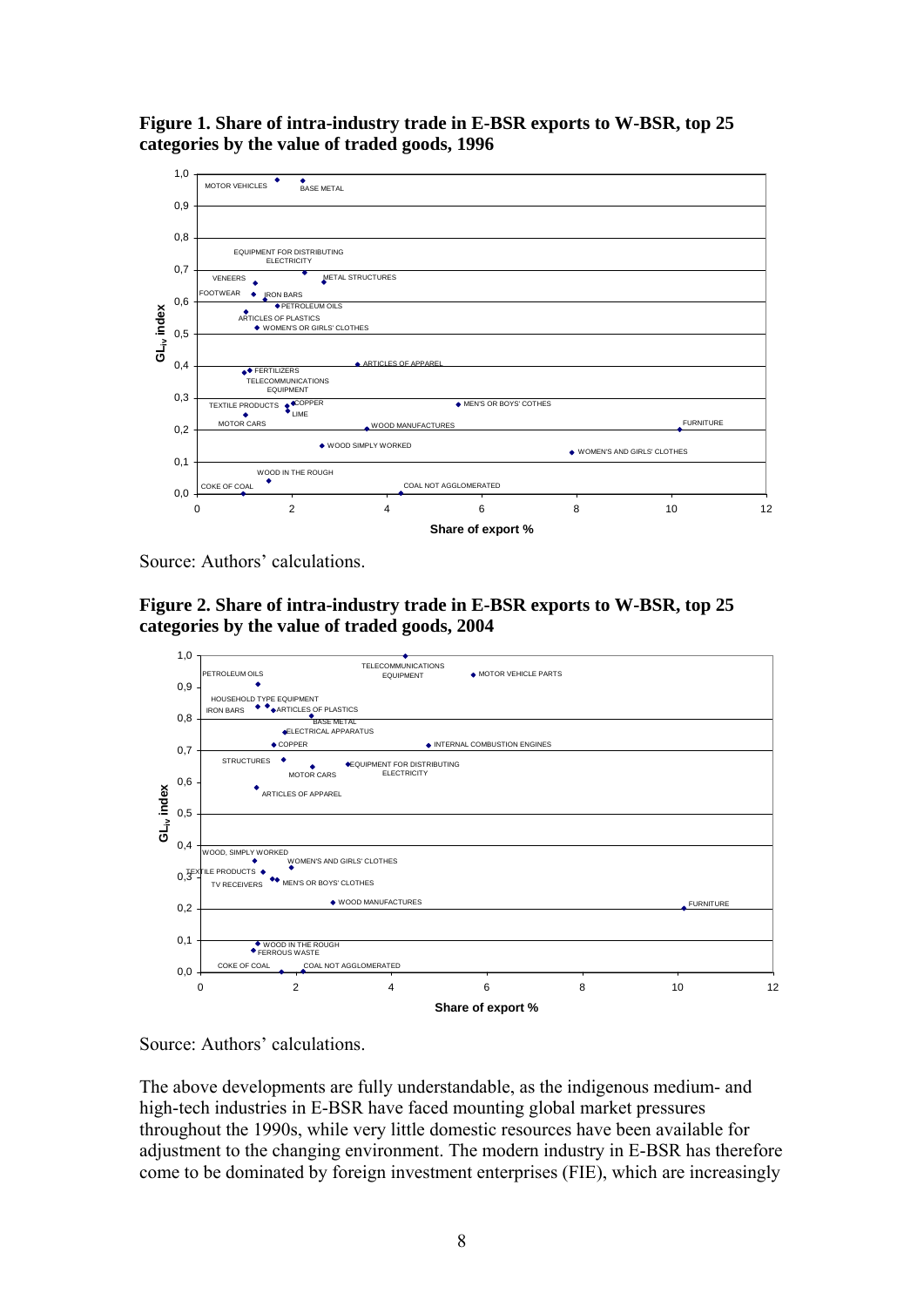<span id="page-8-0"></span>re-locating (less cost competitive) parts of their production activities to E-BSR. The FIE tend to import the majority of their production inputs, except workforce and a limited number of other locally available basic inputs, and (re)export half-finished or final goods. Hence the rapid increase of the share of IIT in these industries.<sup>[9](#page-8-0)</sup>

In contrast to the above, one could also notice that the share of intra-industry trade has remained largely unaltered in traditional resource- and/or labour-intensive industries, such as wood processing and furniture or textiles and apparel production, where the competitive advantages of E-BSR are based on local natural resources (e.g. coal or forest) or relatively lower labour costs.

## **5. Horizontal intra-industry trade between W-BSR and E-BSR**

Finally, we assess the variance of the quality of traded goods between W-BSR and E-BSR. We assume that the comparable quality (expressed by similar unit prices) of the traded goods in a commodity group is an indication of a comparable competitive position of the industries of the respecitive trade partners, while a major disparity of unit prices hints that the less competitive party has to rely on advantages other than quality, such as lower input costs or speedier delivery.<sup>[1](#page-8-0)0</sup>

In 1996, horizontal intra-industry trade (HIIT) was evident only in 12 of the 228 commodity groups, whereas vertical intra-industry trade (VIIT) was evident in 206 commodity groups, and data was not available for the remaining 10 commodity groups. In terms of the total trade volume, the above 12 groups with HIIT contributed only 3% of W-BSR export to E-BSR and 9% of E-BSR export to W-BSR. The above 12 commodity groups included most notably raw materials (aluminium, petrol oil and zinc, which are not produced in the Baltic States or Poland), textiles and non-alcoholic beverages, while road motor vehicles emerged as the only medium-high technology group with HIIT. In 2000, already 12% of W-BSR exports to E-BSR and 18% of the E-BSR exports to W-BSR was HIIT, which was evident in 29 commodity groups. For 2004, intra-industry trade was of horizontal nature already in 33 commodity groups amounting for 27% of W-BSR exports to E-BSR and 20% of the trade between W-BSR and E-BSR. ([Table 12](#page-21-0) in appendices)

A closer analysis of the volumes of trade by individual commodity groups reveals that the structure of HIIT between between W-BSR and E-BSR has changed rather radically between 1996 and 2004. In 1996, export of men's and women's clothes from E-BSR to W-BSR generated more than 90% of HIIT. For 2004, however, the trade of textiles and clothes demonstrated no more HIIT, whereas the trade of parts and accessories of motor vehicles and the production of electrical equipment accounted for one half of the total HIIT flow from E-BSR to W-BSR. Remarkably, the import and export unit prices continue to differ significantly in east-west trade of telecom equipment, although it is virtually 100% intra-industry trade. The E-BSR and W-BSR quality standards have not converged either in the production of furniture, which continually holds the largest share (10%) in E-BSR commodity exports to W-BSR. ([Table 12](#page-21-0))

 $\overline{a}$ 

<sup>&</sup>lt;sup>9</sup> Marek Tiits *et al, Made in Estonia*, Institute of Baltic Studies, Tartu 2005, *http://www.ibs.ee/MiE/*.<br><sup>10</sup> *Ibid.*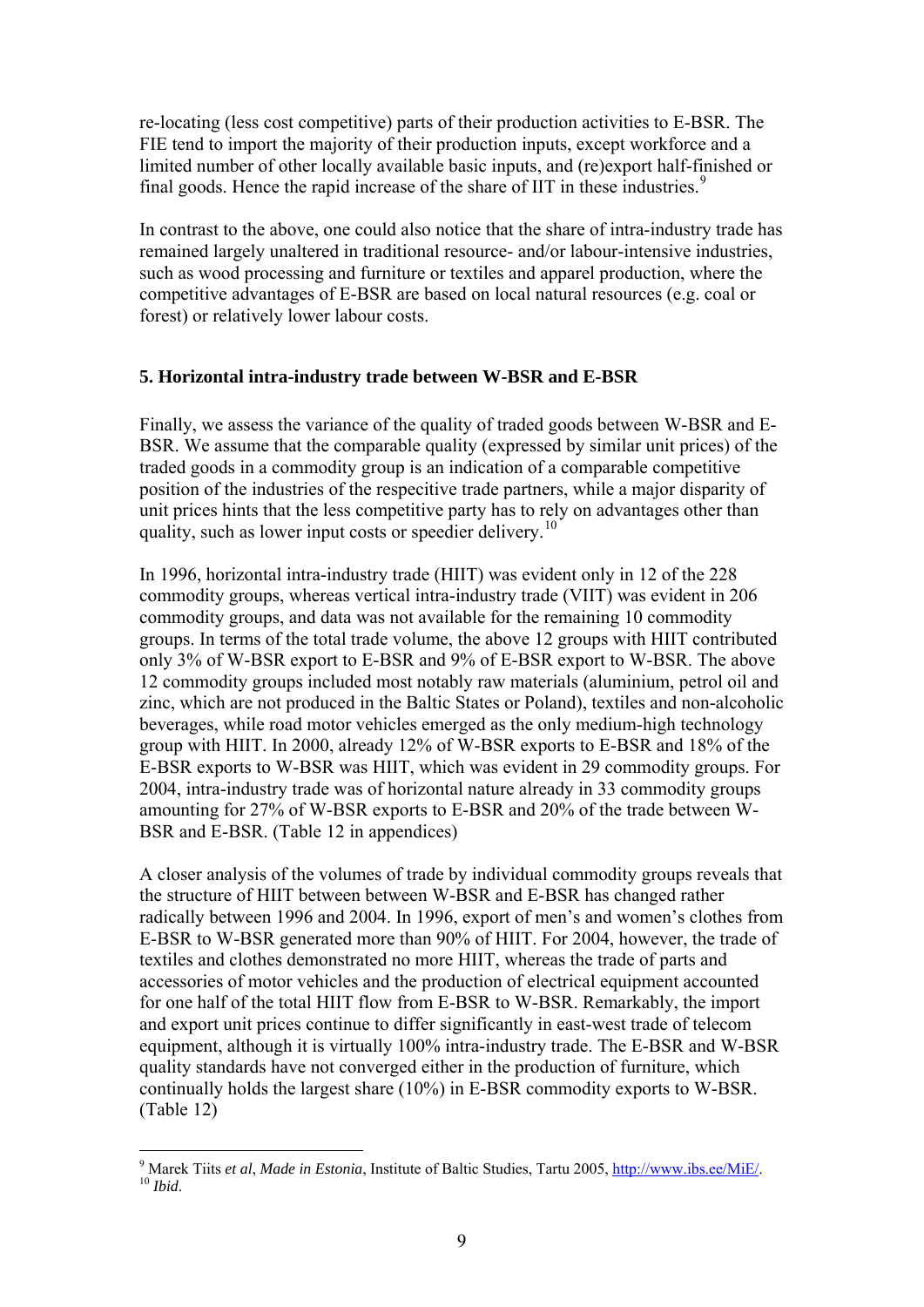<span id="page-9-0"></span>Furthermore, the analysis of trade balances in commodity groups with HIIT reveals that although the market prices have reached similar levels in a number of commodity groups, these commodity groups account only for a minority share of trade between W-BSR and E-BSR. (*Ibid*.)

#### **6. Summary and conclusions**

 $\overline{a}$ 

The economic integration in the Baltic Sea Region, which has taken place over the last one and a half decades has led to fairly close economic integration in the Baltic Sea Region. Yet, the integration has so far mostly taken place in the form of consolidation of markets and capital as demonstrated by the remarkable volumes of foreign direct investment flows, etc. Yet, the stocks of foreign direct investments into industry are still much lower in the Baltic States and Poland *in per capita* terms than the respective investments into most of the Central European countries. However, the achievements in integration of innovation and production systems have so far been much more modest.<sup>II</sup>

Earlier research has demonstrated that FDI flows from more developed to less developed countries tend to be associated predominantly with vertical intra-industry trade in initial phases, as technologically more developed countries can add lower production costs to their advantage gained by technological knowledge. Our analysis confirms the the share of horizontal intra-industry trade in the total trade between W-BSR and E-BSR remains modest, and is associated with very limited product groups such as parts of motor vehicles and electrical equipment.<sup>[12](#page-9-0)</sup>

Thus, economic intergration in the Baltic Sea Region has so far not led to a vast increase of the competitiveness of E-BSR industry. The equalisation of market prices has predominantly taken place in the trade of raw materials, whereas E-BSR continues to trade with W-BSR with deficit in the majority of manufactured goods where the equalisation of unit prices has actually taken place. The above seems to support the results of our previous research, in which we have concluded that the economies of the Baltic States and Poland continue to act as lower value-added parts of the crossborder clusters in the Baltic Sea Region.

Consequently, if catching up in living standards with the northern and western neighbours is envisioned, much more systematic investment into education and technology is needed in the Baltic States and Poland.

<sup>&</sup>lt;sup>11</sup> For instance, 77% of inward FDI to Estonia originates from other countries in the Baltic Sea region. See: Marek Tiits, *Industrial and trade dynamics in the Baltic Sea region – the last two waves of European Union enlargement in historic prospective*, Institute of Baltic Studies, Working Paper 1/2006, February 2006.

<sup>&</sup>lt;sup>12</sup> Marek Tiits, *Technology-intensive Foreign Investments and Economic Development Strategy in a Small Country*, Institute of Baltic Studies, Working Paper 1/2005, October 2005; Chonira Aturupane, "Determinants of Intra-Industry Trade between East and West Europe", Centre for Economic Policy Research, Discussion Papers 1721, October 1997, 4.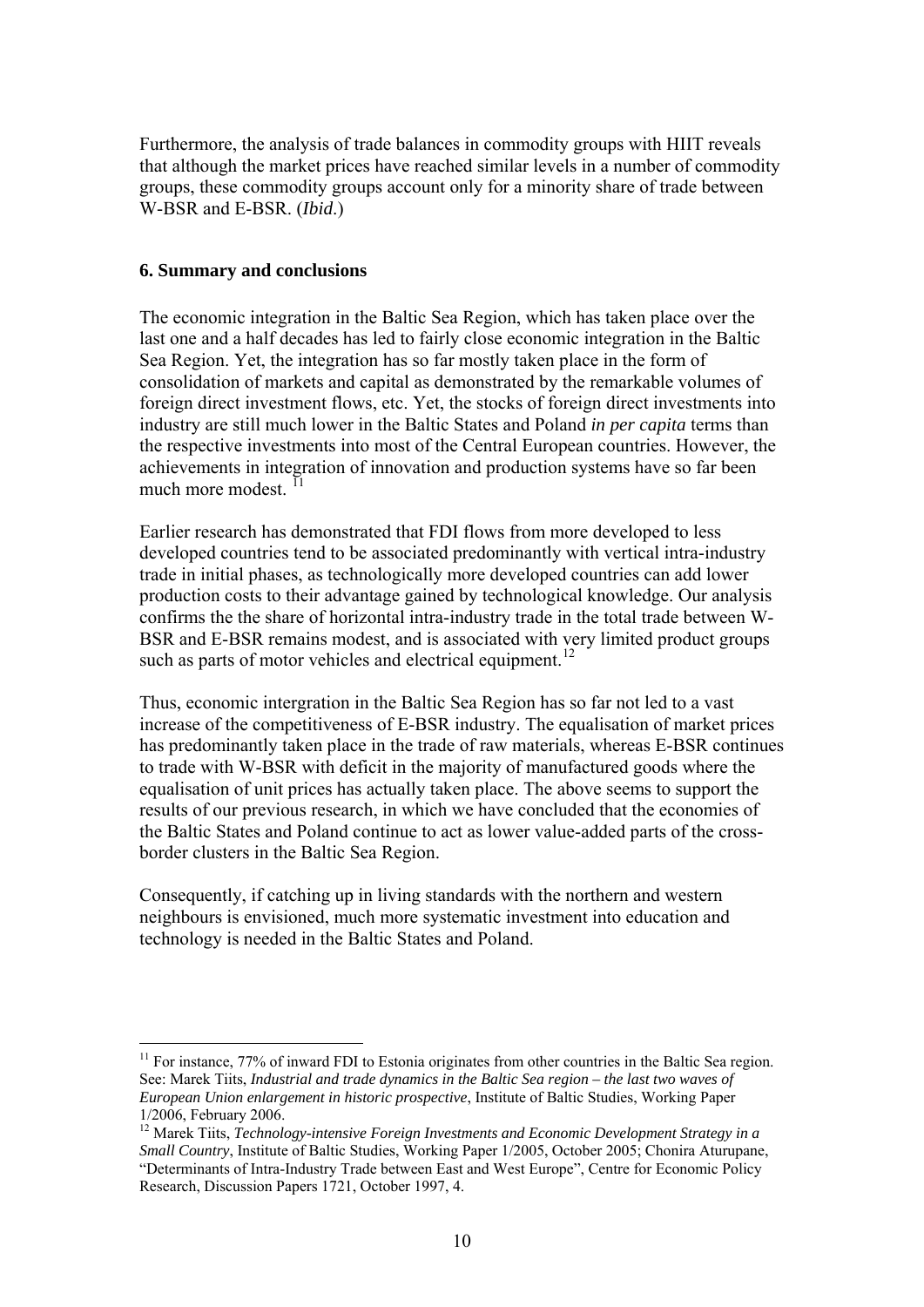# <span id="page-10-0"></span>**7. Appendices**

| Import         |         |                      |                      |       |         |               |        |       |       |        |
|----------------|---------|----------------------|----------------------|-------|---------|---------------|--------|-------|-------|--------|
|                | DE      | EE                   | FI                   | DE    | LV      | LT            | PL     | SЕ    | RU    | World  |
| <b>Denmark</b> | $\cdot$ | 0.16                 | 1.17                 | 11.72 | 0.17    | 0.28          | 0.97   | 7.27  | 0.57  | 54.77  |
| Estonia        | 0.16    | $\ddot{\phantom{a}}$ | 1.35                 | 0.84  | 0.27    | 0.35          | 0.22   | 0.63  | 0.64  | 6.75   |
| <b>Finland</b> | 2.14    | 1.04                 | $\ddot{\phantom{a}}$ | 6.69  | 0.10    | 0.06          | 0.39   | 5.93  | 5.31  | 41.36  |
| <b>Germany</b> | 9.78    | 0.40                 | 5.81                 | ÷     | 0.37    | 0.69          | 15.76  | 10.11 | 15.81 | 576.35 |
| Latvia         | 0.17    | 0.40                 | 0.36                 | 0.79  | $\cdot$ | 0.69          | 0.31   | 0.35  | 0.50  | 5.65   |
| Lithuania      | 0.36    | 0.32                 | 0.33                 | 1.67  | 0.38    | $\mathcal{A}$ | 0.76   | 0.33  | 2.29  | 9.87   |
| <b>Poland</b>  | 1.20    | 0.08                 | 0.97                 | 20.24 | 0.25    | 0.42          | $\sim$ | 2.02  | 5.09  | 71.69  |
| Sweden         | 7.03    | 0.62                 | 4.88                 | 14.57 | 0.34    | 0.41          | 1.96   |       | 1.96  | 80.06  |

**Table 4. Trade volumes of individual countries by trading partners, 2004, bEUR.** 

#### **Export**

|                | DE        | EE      | FI   | DE    | LV   | LT   | PL    | SЕ    | RU    | World  |
|----------------|-----------|---------|------|-------|------|------|-------|-------|-------|--------|
| <b>Denmark</b> | $\bullet$ | 0.15    | 1.79 | 11.30 | 0.16 | 0.24 | 0.94  | 7.95  | 0.78  | 61.88  |
| <b>Estonia</b> | 0.16      | $\cdot$ | 1.10 | 0.40  | 0.38 | 0.21 | 0.05  | 0.73  | 0.27  | 4.79   |
| <b>Finland</b> | 1.09      | 1.40    |      | 5.28  | 0.34 | 0.27 | 0.83  | 5.49  | 4.39  | 49.46  |
| <b>Germany</b> | 11.29     | 0.77    | 7.44 |       | 0.83 | 1.48 | 18.82 | 15.86 | 14.97 | 733.39 |
| Latvia         | 0.17      | 0.26    | 0.08 | 0.39  |      | 0.29 | 0.12  | 0.32  | 0.21  | 3.19   |
| Lithuania      | 0.36      | 0.37    | 0.07 | 0.77  | 0.76 |      | 0.36  | 0.38  | 0.69  | 7.45   |
| <b>Poland</b>  | 1.35      | 0.21    | 0.48 | 17.98 | 0.36 | 1.02 |       | 2.11  | 2.32  | 60.18  |
| <b>Sweden</b>  | 6.30      | 0.54    | 5.40 | 9.92  | 0.31 | 0.29 |       |       | 1.49  | 98.69  |

Source: *COMEXT Database*, Eurostat, September 2005.

# **Table 5. Share of the intra-regional trade for individual countries, 2004.**

| Import:        |         |         |         |          |                |                      |         |                     |           |             |
|----------------|---------|---------|---------|----------|----------------|----------------------|---------|---------------------|-----------|-------------|
|                | DK      | EE      | FI      | DE       | L <sub>V</sub> | LT                   | PL      | SЕ                  | <b>RU</b> | <b>BSR9</b> |
| <b>Denmark</b> | ÷       | $0.3\%$ | $2.1\%$ | 21.4%    | $0.3\%$        | $0.5\%$              | $1.8\%$ | $13.3\%$            | $1.0\%$   | 40.7%       |
| <b>Estonia</b> | $2.4\%$ |         | 20.0%   | $12.4\%$ | $4.1\%$        | $5.1\%$              | $3.2\%$ | $9.4\%$             | $9.4\%$   | 66.1%       |
| <b>Finland</b> | $5.2\%$ | $2.5\%$ |         | $16.2\%$ | $0.2\%$        | $0.1\%$              | $0.9\%$ | 14.3%               | 12.8%     | 52.3%       |
| <b>Germany</b> | $1.7\%$ | $0.1\%$ | $1.0\%$ |          | $0.1\%$        | $0.1\%$              | $2.7\%$ | 1.8%                | $2.7\%$   | 10.2%       |
| Latvia         | $3.0\%$ | $7.0\%$ | $6.4\%$ | $14.0\%$ | $\cdot$        | 12.3%                | 5.5%    | $6.2\%$             | 8.8%      | 63.2%       |
| Lithuania      | 3.6%    | $3.3\%$ | $3.4\%$ | 16.9%    | $3.9\%$        | $\ddot{\phantom{a}}$ | $7.7\%$ | $3.4\%$             | 23.2%     | 65.4%       |
| Poland         | $1.7\%$ | $0.1\%$ | $1.4\%$ | 28.2%    | $0.3\%$        | $0.6\%$              |         | 2.8%                | $7.1\%$   | 42.2%       |
| <b>Sweden</b>  | 8.8%    | $0.8\%$ | $6.1\%$ | 18.2%    | $0.4\%$        | $0.5\%$              | $2.4\%$ | $\hat{\phantom{a}}$ | $2.4\%$   | 39.7%       |

#### **Export:**

|                | DK        | EE      | FI      | DE       | LV       | LT      | PL      | SЕ       | <b>RU</b> | <b>BSR9</b> |
|----------------|-----------|---------|---------|----------|----------|---------|---------|----------|-----------|-------------|
| <b>Denmark</b> | $\bullet$ | $0.2\%$ | 2.9%    | 18.3%    | $0.3\%$  | $0.4\%$ | 1.5%    | 12.8%    | $1.3\%$   | 37.7%       |
| <b>Estonia</b> | $3.3\%$   |         | 22.9%   | $8.3\%$  | $8.0\%$  | $4.4\%$ | $1.0\%$ | $15.2\%$ | $5.6\%$   | 68.7%       |
| <b>Finland</b> | $2.2\%$   | $2.8\%$ |         | $10.7\%$ | $0.7\%$  | $0.5\%$ | $1.7\%$ | $111\%$  | $8.9\%$   | 38.6%       |
| <b>Germany</b> | $1.5\%$   | $0.1\%$ | $1.0\%$ | ۰        | $0.1\%$  | $0.2\%$ | $2.6\%$ | $2.2\%$  | $2.0\%$   | $9.7\%$     |
| Latvia         | $5.4\%$   | $8.0\%$ | $2.5\%$ | $12.1\%$ | $\cdot$  | $9.2\%$ | $3.6\%$ | $10.1\%$ | $6.4\%$   | 57.4%       |
| Lithuania      | $4.8\%$   | $5.0\%$ | $0.9\%$ | $10.3\%$ | $10.2\%$ | $\cdot$ | 4.8%    | $5.1\%$  | $9.3\%$   | 50.4%       |
| <b>Poland</b>  | $2.2\%$   | $0.4\%$ | $0.8\%$ | 29.9%    | $0.6\%$  | $1.7\%$ | ÷       | 3.5%     | $3.9\%$   | 42.9%       |
| <b>Sweden</b>  | $6.4\%$   | $0.6\%$ | 5.5%    | $10.0\%$ | $0.3\%$  | $0.3\%$ | $1.7\%$ |          | $1.5\%$   | 26.3%       |

Source: Authors' calculations; *COMEXT Database*, Eurostat, September 2005.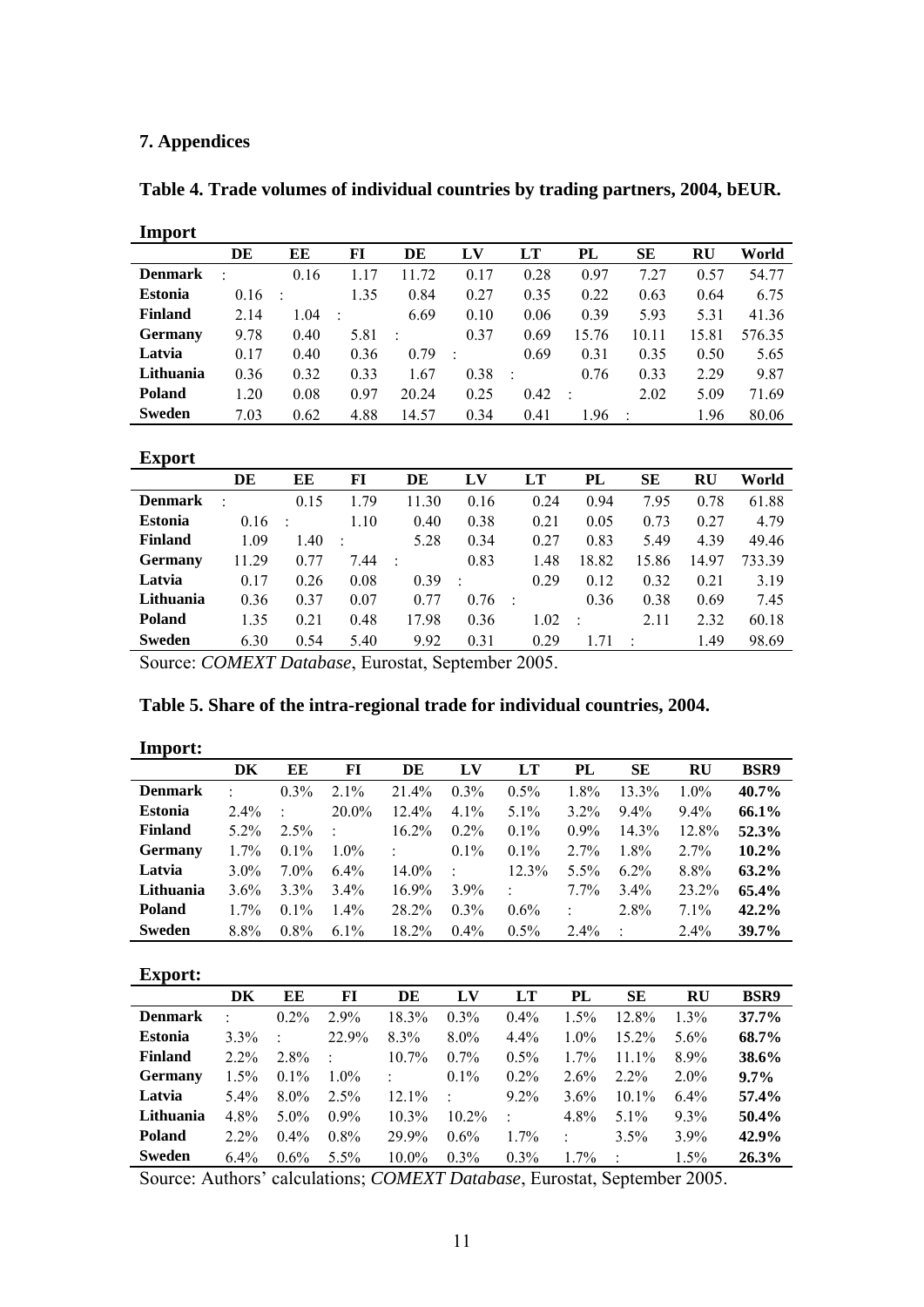# **Table 6. E-BSR export to W-BSR, top 30 categories by the value of traded goods, 1996**

| No            | There are not expose to $\alpha$ bosy top by categories by the value of tradeur goods, 1996<br>Category | $%$ share | <b>Volume EUR</b> | <b>GLiv</b> | <b>HIIT</b> |
|---------------|---------------------------------------------------------------------------------------------------------|-----------|-------------------|-------------|-------------|
|               | FURNITURE AND PARTS THEREOF; BEDDING, MATTRESSES, MATTRESS SUPPORTS, CUSHIONS                           |           |                   |             |             |
| $\mathbf{1}$  | AND SIMILAR STUFFED FURNISHINGS                                                                         | 10.2      | 887797551         | $0.20$ .    |             |
|               | WOMEN'S AND GIRLS' COATS, CAPES, JACKETS, SUITS, TROUSERS, SHORTS, SHIRTS, DRESSES                      |           |                   |             |             |
|               | AND SKIRTS, UNDERWEAR, NIGHTWEAR AND SIMILAR ARTICLES OF TEXTILE FABRICS, NOT                           |           |                   |             |             |
| 2             | KNITTED OR CROCHETED (OTHER THAN THOSE OF HEADING 845.2 OR 845.6)                                       | 7.9       | 689299977         | 0.13        | 1.11        |
|               | MEN'S OR BOYS' COATS, JACKETS, SUITS, BLAZERS, TROUSERS, SHORTS, SHIRTS, UNDERWEAR,                     |           |                   |             |             |
|               | NIGHTWEAR AND SIMILAR ARTICLES OF TEXTILE FABRICS, NOT KNITTED OR CROCHETED (                           |           |                   |             |             |
| 3             | OTHER THAN THOSE OF HEADING 845.2 OR 845.6)                                                             | 5.5       | 480524935         | $0.28$ .    |             |
| 4             | COAL, WHETHER OR NOT PULVERIZED, BUT NOT AGGLOMERATED                                                   | 4.3       | 374965899         | $0.00$ .    |             |
| 5             | WOOD MANUFACTURES, N.E.S.                                                                               | 3.6       | 312219587         | $0.20$ .    |             |
|               | ARTICLES OF APPAREL, OF TEXTILE FABRICS, WHETHER OR NOT KNITTED OR CROCHETED,                           |           |                   |             |             |
| 6             | N.E.S.                                                                                                  | 3.4       | 295042794         | $0.40$ .    |             |
| 7             | STRUCTURES AND PARTS OF STRUCTURES, N.E.S., OF IRON, STEEL OR ALUMINIUM                                 | 2.7       | 233123594         | $0.66$ .    |             |
| 8             | WOOD, SIMPLY WORKED, AND RAILWAY SLEEPERS OF WOOD                                                       | 2.6       | 229644370         | $0.15$ .    |             |
| 9             | EQUIPMENT FOR DISTRIBUTING ELECTRICITY, N.E.S.                                                          | 2.3       | 197594358         | $0.69$ .    |             |
| 10            | MANUFACTURES OF BASE METAL, N.E.S.                                                                      | 2.2       | 194371384         | $0.98$ .    |             |
| <sup>11</sup> | <b>COPPER</b>                                                                                           | 2.0       | 176771292         | $0.28$ .    |             |
|               | LIME, CEMENT, AND FABRICATED CONSTRUCTION MATERIALS (EXCEPT GLASS AND CLAY                              |           |                   |             |             |
| 12            | <b>MATERIALS</b> )                                                                                      | 1.9       | 166648779         | $0.26$ .    |             |
| 13            | MADE-UP ARTICLES, WHOLLY OR CHIEFLY OF TEXTILE MATERIALS, N.E.S.                                        | 1.9       | 165481518         | $0.27$ .    |             |
|               | PETROLEUM OILS AND OILS OBTAINED FROM BITUMINOUS MINERALS (OTHER THAN CRUDE);                           |           |                   |             |             |
|               | PREPARATIONS, N.E.S., CONTAINING BY WEIGHT 70% OR MORE OF PETROLEUM OILS OR OF OILS                     |           |                   |             |             |
|               | OBTAINED FROM BITUMINOUS MINERALS, THESE OILS BEING THE BASIC CONSTITUENTS OF THE                       |           |                   |             |             |
| 14            | <b>PREPARATIONS</b>                                                                                     | 1.7       | 147563700         | $0.59$ .    |             |
| 15            | MOTOR VEHICLES FOR THE TRANSPORT OF GOODS AND SPECIAL PURPOSE MOTOR VEHICLES                            | 1.7       | 147126751         | $0.98$ .    |             |
| 16            | WOOD IN THE ROUGH OR ROUGHLY SQUARED                                                                    | 1.5       | 131732596         | $0.04$ .    |             |
| 17            | IRON AND STEEL BARS, RODS, ANGLES, SHAPES AND SECTIONS (INCLUDING SHEET PILING)                         | 1.4       | 124510848         | $0.61$ .    |             |
|               | WOMEN'S OR GIRLS' COATS, CAPES, JACKETS, SUITS, TROUSERS, SHORTS, SHIRTS, DRESSES AND                   |           |                   |             |             |
|               | SKIRTS, UNDERWEAR, NIGHTWEAR AND SIMILAR ARTICLES OF TEXTILE FABRICS, KNITTED OR                        |           |                   |             |             |
| 18            | CROCHETED (OTHER THAN THOSE OF HEADING 845.2 OR 845.6)                                                  | 1.3       | 109812129         | $0.52$ .    |             |
| 19            | VENEERS, PLYWOOD, PARTICLE BOARD, AND OTHER WOOD, WORKED, N.E.S.                                        | 1.2       | 106867860         | $0.66$ .    |             |
| 20            | <b>FOOTWEAR</b>                                                                                         | 1.2       | 103778141         | 0.62        |             |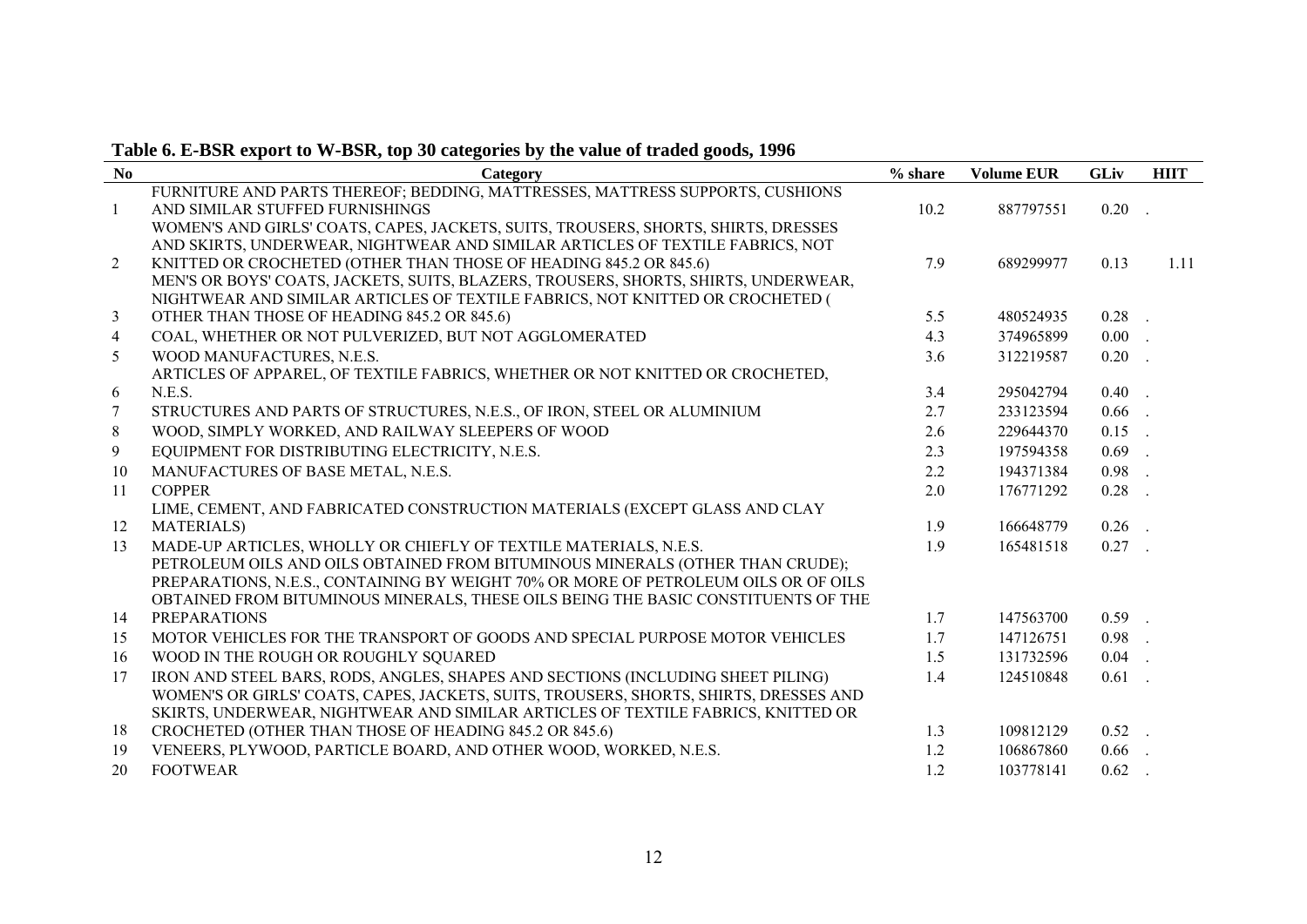| 21 | FERTILIZERS (OTHER THAN THOSE OF GROUP 272)                                        |      | 96558053   | 0.39     |
|----|------------------------------------------------------------------------------------|------|------------|----------|
| 22 | SPECIAL TRANSACTIONS AND COMMODITIES NOT CLASSIFIED ACCORDING TO KIND              | 1.1  | 92100697   | 0.81     |
| 23 | ARTICLES, N.E.S. OF PLASTICS                                                       | 1.0  | 89809651   | 0.57     |
|    | MOTOR CARS AND OTHER MOTOR VEHICLES PRINCIPALLY DESIGNED FOR THE TRANSPORT OF      |      |            |          |
|    | PERSONS (OTHER THAN PUBLIC-TRANSPORT TYPE VEHICLES), INCLUDING STATION WAGONS      |      |            |          |
| 24 | AND RACING CARS                                                                    | 1.0  | 88966654   | 0.25     |
|    | TELECOMMUNICATIONS EQUIPMENT, N.E.S.; AND PARTS, N.E.S., AND ACCESSORIES OF        |      |            |          |
| 25 | APPARATUS FALLING WITHIN DIVISION 76                                               | 1.0  | 86735474   | 0.38     |
|    | COKE AND SEMI-COKE (INCLUDING CHAR) OF COAL, OF LIGNITE OR OF PEAT, WHETHER OR NOT |      |            |          |
| 26 | AGGLOMERATED; RETORT CARBON                                                        | 1.0  | 84641662   | $0.00\,$ |
|    | TRAILERS AND SEMI-TRAILERS; OTHER VEHICLES, NOT MECHANICALLY PROPELLED;            |      |            |          |
| 27 | SPECIALLY DESIGNED AND EQUIPPED TRANSPORT CONTAINERS                               | 0.8  | 70656271   | 0.98     |
|    | ELECTRICAL APPARATUS FOR MAKING AND BREAKING ELECTRICAL CIRCUITS, FOR THE          |      |            |          |
|    | PROTECTION OF ELECTRICAL CIRCUITS OR OF MAKING CONNECTIONS TO OR IN ELECTRICAL     |      |            |          |
| 28 | <b>CIRCUITS</b>                                                                    | 0.8  | 70591317   | 0.44     |
| 29 | PARTS AND ACCESSORIES OF THE MOTOR VEHICLES OF GROUPS 722, 781, 782 AND 783        | 0.8  | 67389163   | 0.21     |
| 30 | NON-FERROUS BASE METAL WASTE AND SCRAP, N.E.S.                                     | 0.7  | 65039531   | 0.11     |
|    | Sum of top 30                                                                      | 69.7 | 6087366536 |          |

# **Table 7. E-BSR export to W-BSR, top 30 categories by the value of traded goods, 2000**

| N <sub>0</sub> | Category                                                                                                         | $%$ share | Volume EUR- | <b>GLiv</b> | <b>HIIT</b> |
|----------------|------------------------------------------------------------------------------------------------------------------|-----------|-------------|-------------|-------------|
|                | FURNITURE AND PARTS THEREOF; BEDDING, MATTRESSES, MATTRESS SUPPORTS, CUSHIONS<br>AND SIMILAR STUFFED FURNISHINGS | 9.1       | 1681399564  | 0.23        |             |
|                | TELECOMMUNICATIONS EQUIPMENT, N.E.S.; AND PARTS, N.E.S., AND ACCESSORIES OF                                      |           |             |             |             |
|                | 2 APPARATUS FALLING WITHIN DIVISION 76                                                                           | 6.4       | 1101103793  | 0.93        |             |
|                | 3 INTERNAL COMBUSTION PISTON ENGINES, AND PARTS THEREOF, N.E.S.                                                  | 4.6       | 796524472   | 0.68        |             |
|                | WOMEN'S AND GIRLS' COATS, CAPES, JACKETS, SUITS, TROUSERS, SHORTS, SHIRTS, DRESSES AND                           |           |             |             |             |
|                | SKIRTS, UNDERWEAR, NIGHTWEAR AND SIMILAR ARTICLES OF TEXTILE FABRICS, NOT KNITTED                                |           |             |             |             |
|                | OR CROCHETED (OTHER THAN THOSE OF HEADING 845.2 OR 845.6)                                                        | 4.        | 711915891   | 0.18        | 1.15        |
|                | WOOD MANUFACTURES, N.E.S.                                                                                        | 32        | 556925504   | 0.23        |             |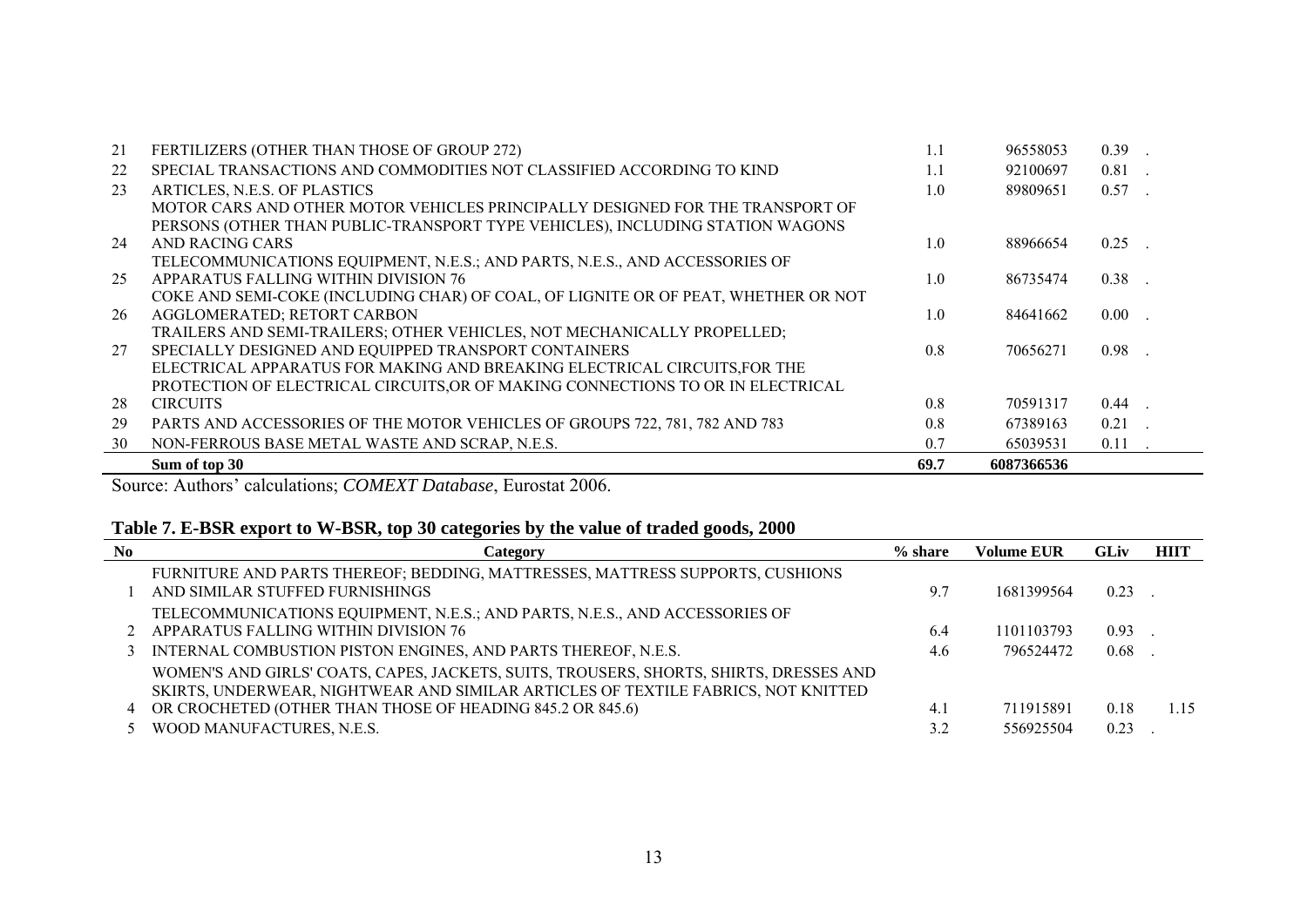|    | MEN'S OR BOYS' COATS, JACKETS, SUITS, BLAZERS, TROUSERS, SHORTS, SHIRTS, UNDERWEAR,<br>NIGHTWEAR AND SIMILAR ARTICLES OF TEXTILE FABRICS, NOT KNITTED OR CROCHETED ( |     |           |          |      |
|----|----------------------------------------------------------------------------------------------------------------------------------------------------------------------|-----|-----------|----------|------|
| 6  | OTHER THAN THOSE OF HEADING 845.2 OR 845.6)                                                                                                                          | 3.1 | 528448717 | 0.19     | 0.89 |
|    | EQUIPMENT FOR DISTRIBUTING ELECTRICITY, N.E.S.                                                                                                                       | 2.7 | 467588614 | 0.73     |      |
| 8  | PARTS AND ACCESSORIES OF THE MOTOR VEHICLES OF GROUPS 722, 781, 782 AND 783                                                                                          | 2.5 | 433833909 | 0.68     |      |
| 9  | MANUFACTURES OF BASE METAL, N.E.S.                                                                                                                                   | 2.4 | 408664749 | 0.91     |      |
| 10 | COAL, WHETHER OR NOT PULVERIZED, BUT NOT AGGLOMERATED                                                                                                                | 2.3 | 392510868 | 0.00     | 0.99 |
| 11 | STRUCTURES AND PARTS OF STRUCTURES, N.E.S., OF IRON, STEEL OR ALUMINIUM                                                                                              | 2.2 | 372882031 | 0.68     |      |
| 12 | MOTOR VEHICLES FOR THE TRANSPORT OF GOODS AND SPECIAL PURPOSE MOTOR VEHICLES                                                                                         | 2.2 | 372163371 | 0.88     |      |
| 13 | ARTICLES OF APPAREL, OF TEXTILE FABRICS, WHETHER OR NOT KNITTED OR CROCHETED, N.E.S.                                                                                 | 2.1 | 370004280 | 0.44     | 0.96 |
| 14 | WOOD IN THE ROUGH OR ROUGHLY SQUARED                                                                                                                                 | 1.9 | 330827405 | 0.03     |      |
| 15 | <b>COPPER</b>                                                                                                                                                        | 1.7 | 295158635 | 0.46     |      |
| 16 | MADE-UP ARTICLES, WHOLLY OR CHIEFLY OF TEXTILE MATERIALS, N.E.S.                                                                                                     | 1.7 | 293320852 | 0.27     | 0.94 |
| 17 | WOOD, SIMPLY WORKED, AND RAILWAY SLEEPERS OF WOOD                                                                                                                    | 1.7 | 292214104 | 0.21     |      |
|    | PETROLEUM OILS AND OILS OBTAINED FROM BITUMINOUS MINERALS (OTHER THAN CRUDE);<br>PREPARATIONS, N.E.S., CONTAINING BY WEIGHT 70% OR MORE OF PETROLEUM OILS OR OF OILS |     |           |          |      |
|    | OBTAINED FROM BITUMINOUS MINERALS, THESE OILS BEING THE BASIC CONSTITUENTS OF THE                                                                                    |     |           |          |      |
| 18 | <b>PREPARATIONS</b>                                                                                                                                                  | 1.4 | 240867390 | $0.78$ . |      |
| 19 | ARTICLES, N.E.S. OF PLASTICS                                                                                                                                         | 1.3 | 217523255 | $0.71$ . |      |
| 20 | VENEERS, PLYWOOD, PARTICLE BOARD, AND OTHER WOOD, WORKED, N.E.S.                                                                                                     | 1.3 | 217374932 | $0.69$ . |      |
| 21 | IRON AND STEEL BARS, RODS, ANGLES, SHAPES AND SECTIONS (INCLUDING SHEET PILING)                                                                                      | 1.2 | 198754543 | $0.72$ . |      |
| 22 | SHIPS, BOATS (INCLUDING HOVERCRAFT) AND FLOATING STRUCTURES                                                                                                          | 1.1 | 195309282 | $0.40$ . |      |
|    | ELECTRICAL APPARATUS FOR MAKING AND BREAKING ELECTRICAL CIRCUITS, FOR THE                                                                                            |     |           |          |      |
|    | PROTECTION OF ELECTRICAL CIRCUITS, OR OF MAKING CONNECTIONS TO OR IN ELECTRICAL                                                                                      |     |           |          |      |
| 23 | <b>CIRCUITS</b>                                                                                                                                                      | 1.1 | 195153378 | $0.57$ . |      |
|    | MOTOR CARS AND OTHER MOTOR VEHICLES PRINCIPALLY DESIGNED FOR THE TRANSPORT OF                                                                                        |     |           |          |      |
|    | PERSONS (OTHER THAN PUBLIC-TRANSPORT TYPE VEHICLES), INCLUDING STATION WAGONS                                                                                        |     |           |          |      |
| 24 | <b>AND RACING CARS</b>                                                                                                                                               | 1.1 | 191432266 | 0.37     | 0.93 |
|    | COKE AND SEMI-COKE (INCLUDING CHAR) OF COAL, OF LIGNITE OR OF PEAT, WHETHER OR NOT                                                                                   |     |           |          |      |
| 25 | AGGLOMERATED; RETORT CARBON                                                                                                                                          | 1.1 | 187991367 | 0.00     |      |
|    | 26 PAPER AND PAPERBOARD                                                                                                                                              | 1.0 | 175117667 | 0.37     | 1.13 |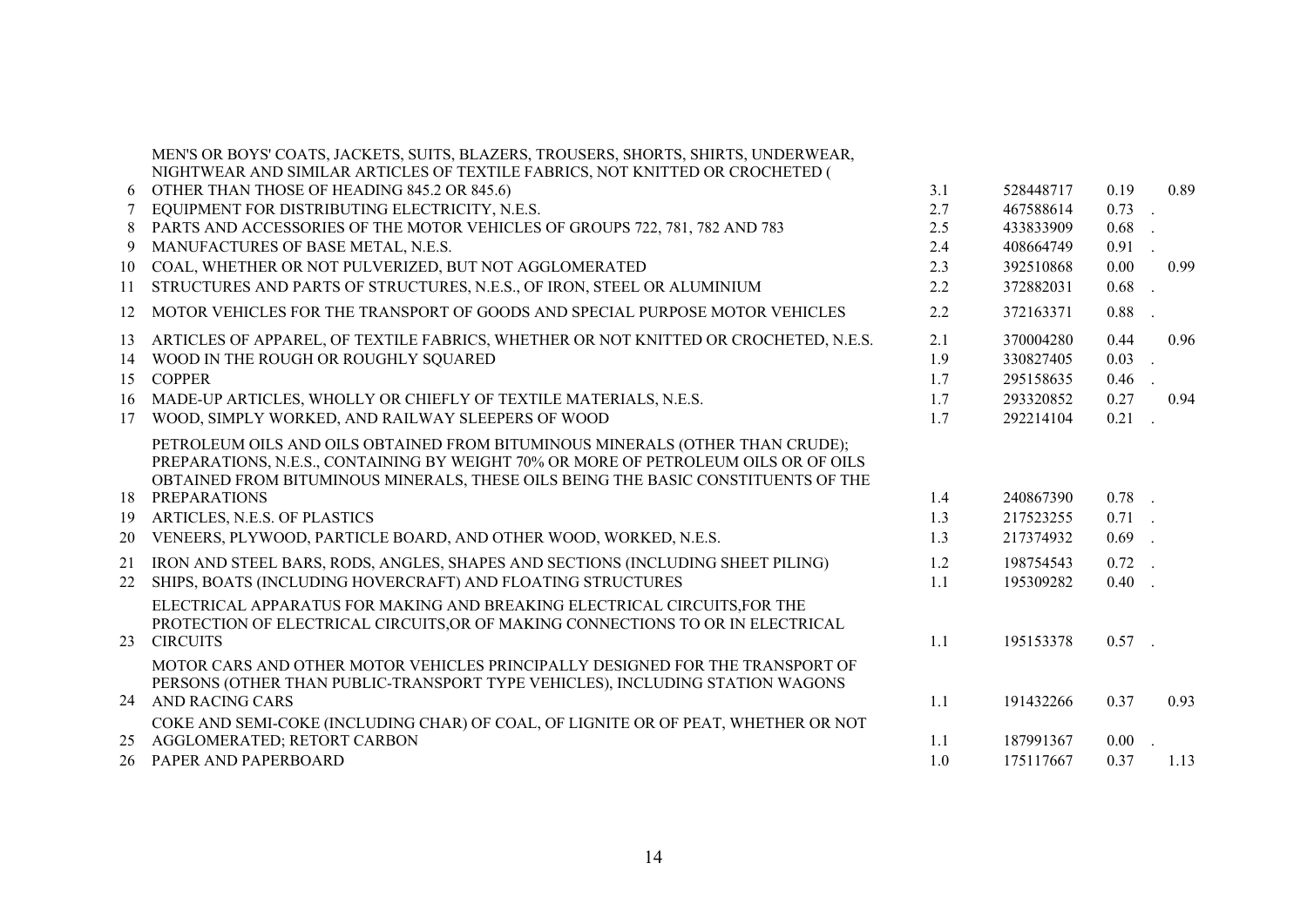#### WOMEN'S OR GIRLS' COATS, CAPES, JACKETS, SUITS, TROUSERS, SHORTS, SHIRTS, DRESSES AND SKIRTS, UNDERWEAR, NIGHTWEAR AND SIMILAR ARTICLES OF TEXTILE FABRICS, KNITTED OR

|    | Sum of top 30                                                         | 68.6 | 11842443670 |      |      |
|----|-----------------------------------------------------------------------|------|-------------|------|------|
| 30 | SPECIAL TRANSACTIONS AND COMMODITIES NOT CLASSIFIED ACCORDING TO KIND | 0.9  | 149283989   | 0.59 |      |
| 29 | FERTILIZERS (OTHER THAN THOSE OF GROUP 272)                           | 0.9  | 149577933   | 0.12 |      |
|    | 28 ALUMINIUM                                                          | 0.9  | 158119070   | 0.70 |      |
|    | CROCHETED (OTHER THAN THOSE OF HEADING 845.2 OR 845.6)                | 0.9  | 160451839   | 0.44 | 1.01 |
|    |                                                                       |      |             |      |      |

Source: Authors' calculations; *COMEXT Database*, Eurostat 2006.

# **Table 8. E-BSR export to W-BSR, top 30 categories by the value of traded goods, 2004**

| N <sub>0</sub><br>Category                                                             | $%$ share | <b>Volume EUR</b> | <b>GLiv</b> | <b>HIIT</b> |
|----------------------------------------------------------------------------------------|-----------|-------------------|-------------|-------------|
| FURNITURE AND PARTS THEREOF; BEDDING, MATTRESSES, MATTRESS SUPPORTS, CUSHIONS AND      |           |                   |             |             |
| 1 SIMILAR STUFFED FURNISHINGS                                                          | 10.1      | 2249360921        | $0.20$ .    |             |
| 2 PARTS AND ACCESSORIES OF THE MOTOR VEHICLES OF GROUPS 722, 781, 782 AND 783          | 5.7       | 1269770221        | 0.94        | 0.87        |
| 3 INTERNAL COMBUSTION PISTON ENGINES, AND PARTS THEREOF, N.E.S.                        | 4.8       | 1060968860        | $0.72$ .    |             |
| TELECOMMUNICATIONS EQUIPMENT, N.E.S.; AND PARTS, N.E.S., AND ACCESSORIES OF            |           |                   |             |             |
| <b>4 APPARATUS FALLING WITHIN DIVISION 76</b>                                          | 4.3       | 952975542         | 1.00.       |             |
| 5 EQUIPMENT FOR DISTRIBUTING ELECTRICITY, N.E.S.                                       | 3.1       | 686308345         | 0.66        | 1.02        |
| 6 WOOD MANUFACTURES, N.E.S.                                                            | 2.8       | 616288014         | $0.22$ .    |             |
| MOTOR CARS AND OTHER MOTOR VEHICLES PRINCIPALLY DESIGNED FOR THE TRANSPORT OF          |           |                   |             |             |
| PERSONS (OTHER THAN PUBLIC-TRANSPORT TYPE VEHICLES), INCLUDING STATION WAGONS AND      |           |                   |             |             |
| <b>7 RACING CARS</b>                                                                   | 2.3       | 520929175         | 0.65        | 0.92        |
| 8 MANUFACTURES OF BASE METAL, N.E.S.                                                   | 2.3       | 516498630         | $0.81$ .    |             |
| 9 COAL, WHETHER OR NOT PULVERIZED, BUT NOT AGGLOMERATED                                | 2.2       | 478493621         | 0.00.       |             |
| <b>10 CONFIDENTIAL TRANSACTIONS</b>                                                    | 2.1       | 456915709         | $0.97$ .    |             |
| WOMEN'S AND GIRLS' COATS, CAPES, JACKETS, SUITS, TROUSERS, SHORTS, SHIRTS, DRESSES AND |           |                   |             |             |
| SKIRTS, UNDERWEAR, NIGHTWEAR AND SIMILAR ARTICLES OF TEXTILE FABRICS, NOT KNITTED      |           |                   |             |             |
| 11 OR CROCHETED (OTHER THAN THOSE OF HEADING 845.2 OR 845.6)                           | 1.9       | 422966794         | $0.33$ .    |             |
| ELECTRICAL APPARATUS FOR MAKING AND BREAKING ELECTRICAL CIRCUITS, FOR THE              |           |                   |             |             |
| PROTECTION OF ELECTRICAL CIRCUITS, OR OF MAKING CONNECTIONS TO OR IN ELECTRICAL        |           |                   |             |             |
| 12 CIRCUITS                                                                            | 1.8       | 392651026         | 0.76        | 1.01        |
| 13 STRUCTURES AND PARTS OF STRUCTURES, N.E.S., OF IRON, STEEL OR ALUMINIUM             | 1.7       | 386461276         | $0.67$ .    |             |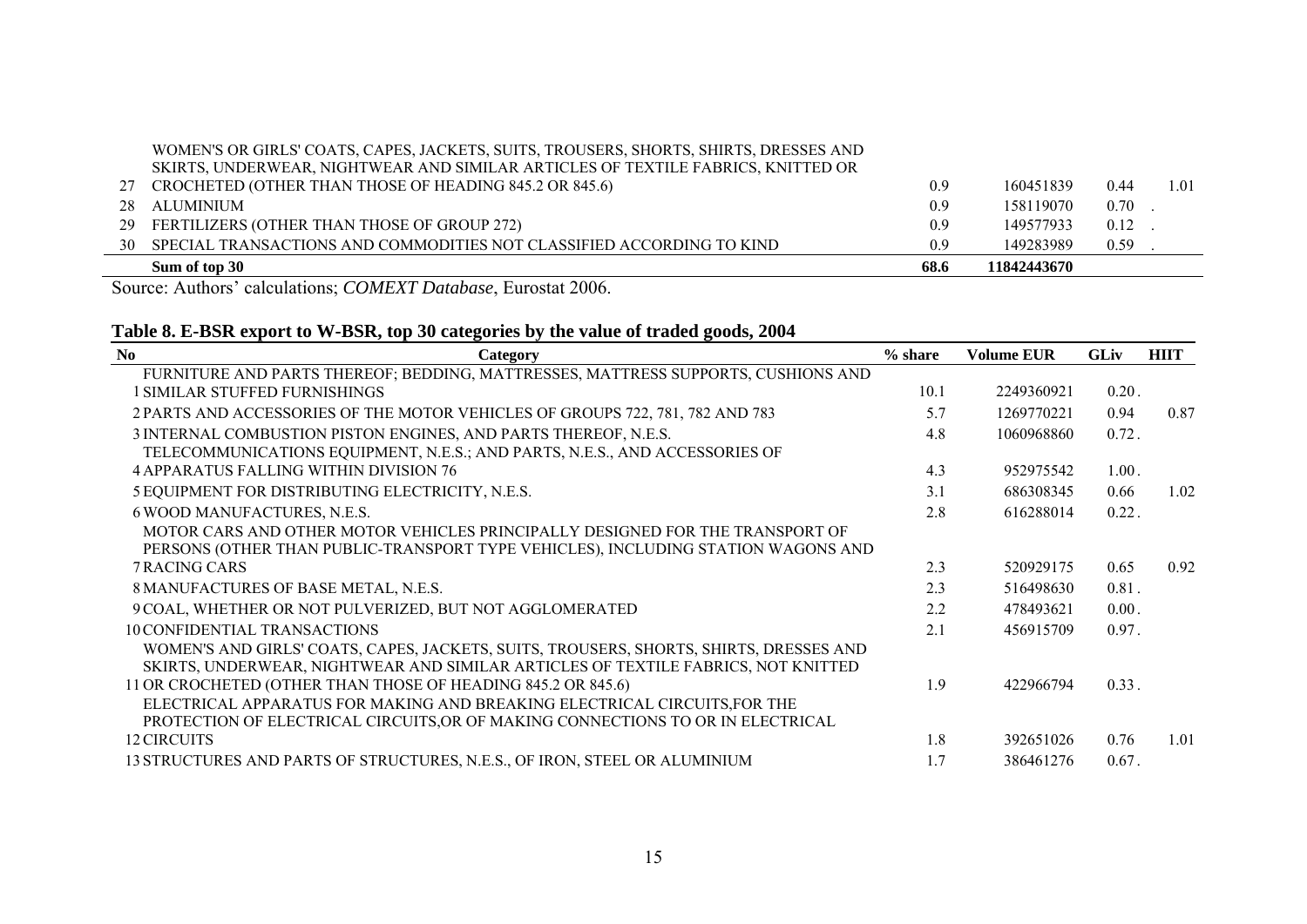| Sum of top 30                                                                                                                | 66.4 | 14743654817 |          |      |
|------------------------------------------------------------------------------------------------------------------------------|------|-------------|----------|------|
| 30 STEEL                                                                                                                     | 0.8  | 184481308   | $0.08$ . |      |
| INGOTS AND OTHER PRIMARY FORMS, OF IRON OR STEEL; SEMI-FINISHED PRODUCTS OF IRON OR                                          |      |             |          |      |
| 29 VENEERS, PLYWOOD, PARTICLE BOARD, AND OTHER WOOD, WORKED, N.E.S.                                                          | 0.9  | 190761071   | 0.90.    |      |
| 28 PAPER AND PAPERBOARD, CUT TO SIZE OR SHAPE, AND ARTICLES OF PAPER OR PAPERBOARD                                           | 1.0  | 218083463   | 0.95.    |      |
| 27 PAPER AND PAPERBOARD                                                                                                      | 1.0  | 224541248   | 0.35     | 1.11 |
| 26 FERROUS WASTE AND SCRAP; REMELTING INGOTS OF IRON OR STEEL                                                                | 1.1  | 246307649   | $0.07$ . |      |
| 25 WOOD, SIMPLY WORKED, AND RAILWAY SLEEPERS OF WOOD                                                                         | 1.1  | 252609509   | 0.35     | 0.86 |
| 24 ARTICLES OF APPAREL, OF TEXTILE FABRICS, WHETHER OR NOT KNITTED OR CROCHETED, N.E.S.                                      | 1.2  | 261467961   | 0.58.    |      |
| 23 IRON AND STEEL BARS, RODS, ANGLES, SHAPES AND SECTIONS (INCLUDING SHEET PILING)                                           | 1.2  | 266894195   | 0.84.    |      |
| 22 WOOD IN THE ROUGH OR ROUGHLY SQUARED                                                                                      | 1.2  | 267287405   | 0.09.    |      |
| 21 PREPARATIONS                                                                                                              | 1.2  | 267867875   | $0.91$ . |      |
| OBTAINED FROM BITUMINOUS MINERALS, THESE OILS BEING THE BASIC CONSTITUENTS OF THE                                            |      |             |          |      |
| PREPARATIONS, N.E.S., CONTAINING BY WEIGHT 70% OR MORE OF PETROLEUM OILS OR OF OILS                                          |      |             |          |      |
| PETROLEUM OILS AND OILS OBTAINED FROM BITUMINOUS MINERALS (OTHER THAN CRUDE);                                                |      |             |          |      |
| 20 MADE-UP ARTICLES, WHOLLY OR CHIEFLY OF TEXTILE MATERIALS, N.E.S.                                                          | 1.3  | 291958218   | $0.32$ . |      |
| 19 HOUSEHOLD TYPE, ELECTRICAL AND NON-ELECTRICAL EQUIPMENT, N.E.S.                                                           | 1.4  | 310768071   | 0.84.    |      |
| NOT COMBINED, IN THE SAME HOUSING, WITH RADIO-BROADCAST RECEIVERS OR SOUND OR<br>18 VIDEO RECORDING OR REPRODUCING APPARATUS | 1.5  | 334665847   | 0.29.    |      |
| TELEVISION RECEIVERS (INCLUDING VIDEO MONITORS AND VIDEO PROJECTORS), WHETHER OR                                             |      |             |          |      |
| 17 ARTICLES, N.E.S. OF PLASTICS                                                                                              | 1.5  | 339405144   | $0.83$ . |      |
| 16 COPPER                                                                                                                    | 1.5  | 341580737   | $0.72$ . |      |
| 15 OTHER THAN THOSE OF HEADING 845.2 OR 845.6)                                                                               | 1.6  | 357820122   | 0.29.    |      |
| NIGHTWEAR AND SIMILAR ARTICLES OF TEXTILE FABRICS, NOT KNITTED OR CROCHETED (                                                |      |             |          |      |
| MEN'S OR BOYS' COATS, JACKETS, SUITS, BLAZERS, TROUSERS, SHORTS, SHIRTS, UNDERWEAR,                                          |      |             |          |      |
| 14 AGGLOMERATED; RETORT CARBON                                                                                               | 1.7  | 376566860   | 0.00     | 1.01 |
| COKE AND SEMI-COKE (INCLUDING CHAR) OF COAL, OF LIGNITE OR OF PEAT, WHETHER OR NOT                                           |      |             |          |      |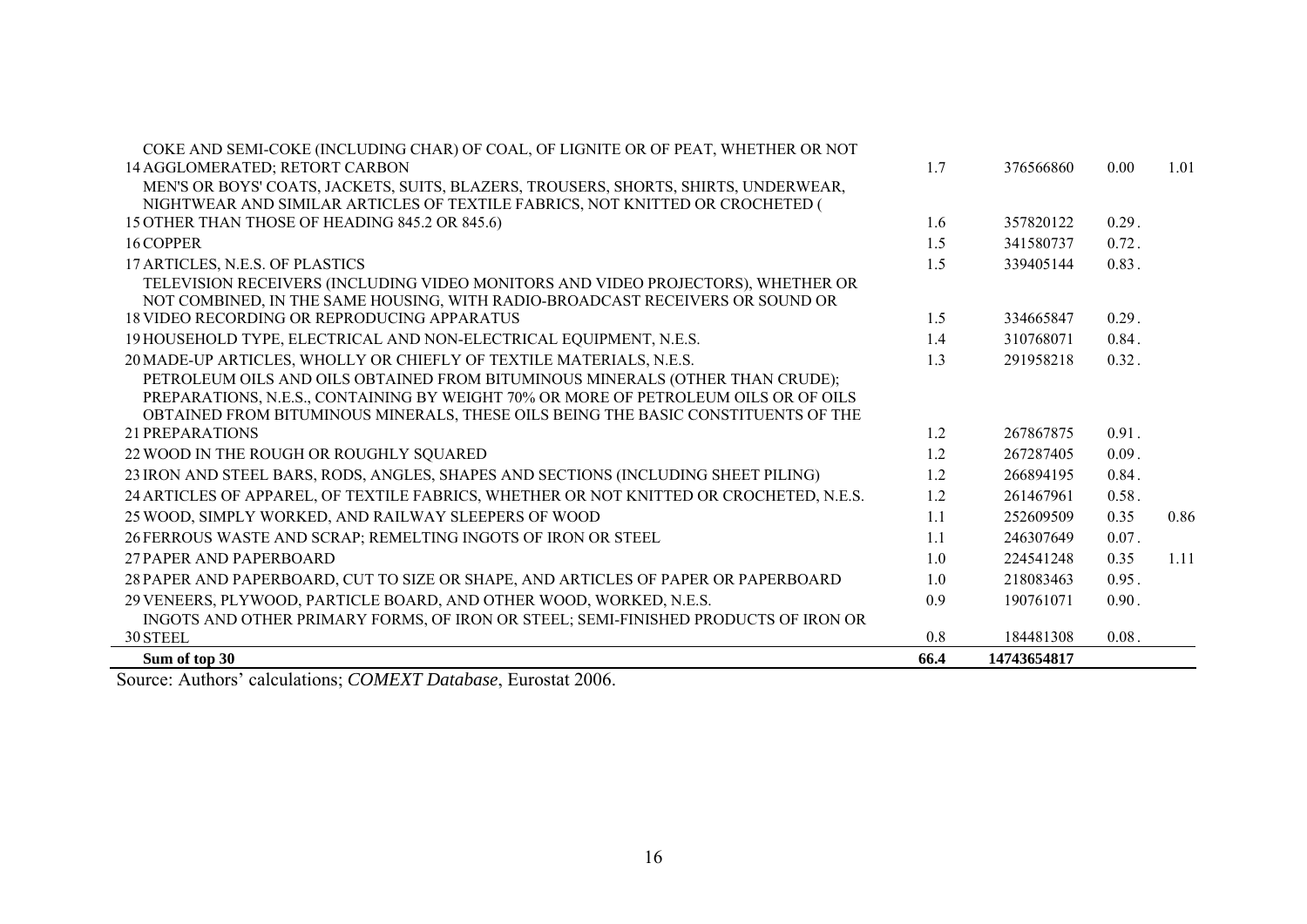| Table 9. W-BSR export to E-BSR, top 30 categories by the value of traded goods, 1996 |  |  |  |  |  |
|--------------------------------------------------------------------------------------|--|--|--|--|--|
|                                                                                      |  |  |  |  |  |

| N <sub>0</sub>  | Category                                                                                              | % share | <b>Volume EUR</b> | <b>GLiv</b> | <b>HIIT</b> |
|-----------------|-------------------------------------------------------------------------------------------------------|---------|-------------------|-------------|-------------|
|                 | MOTOR CARS AND OTHER MOTOR VEHICLES PRINCIPALLY DESIGNED FOR THE TRANSPORT OF                         |         |                   |             |             |
|                 | PERSONS (OTHER THAN PUBLIC-TRANSPORT TYPE VEHICLES), INCLUDING STATION WAGONS AND                     |         |                   |             |             |
| $\mathbf{1}$    | <b>RACING CARS</b>                                                                                    | 5.0     | 632635534         | $0.25$ .    |             |
| $\overline{2}$  | PARTS AND ACCESSORIES OF THE MOTOR VEHICLES OF GROUPS 722, 781, 782 AND 783                           | 4.5     | 569206748         | $0.21$ .    |             |
|                 | FABRICS, WOVEN, OF MAN-MADE TEXTILE MATERIALS (NOT INCLUDING NARROW OR SPECIAL                        |         |                   |             |             |
| $\mathfrak{Z}$  | <b>FABRICS</b> )                                                                                      | 3.3     | 414809383         | $0.06$ .    |             |
| $\overline{4}$  | PAPER AND PAPERBOARD                                                                                  | 3.2     | 398116903         | $0.17$ .    |             |
|                 | TELECOMMUNICATIONS EQUIPMENT, N.E.S.; AND PARTS, N.E.S., AND ACCESSORIES OF                           |         |                   |             |             |
| 5               | APPARATUS FALLING WITHIN DIVISION 76                                                                  | 3.0     | 371217274         | $0.38$ .    |             |
|                 | PETROLEUM OILS AND OILS OBTAINED FROM BITUMINOUS MINERALS (OTHER THAN CRUDE);                         |         |                   |             |             |
|                 | PREPARATIONS, N.E.S., CONTAINING BY WEIGHT 70% OR MORE OF PETROLEUM OILS OR OF OILS                   |         |                   |             |             |
|                 | OBTAINED FROM BITUMINOUS MINERALS, THESE OILS BEING THE BASIC CONSTITUENTS OF THE                     |         |                   |             |             |
| 6               | <b>PREPARATIONS</b><br>OTHER MACHINERY AND EQUIPMENT SPECIALIZED FOR PARTICULAR INDUSTRIES, AND PARTS | 2.8     | 354882656         | $0.59$ .    |             |
| $7\phantom{.0}$ | THEREOF, N.E.S.                                                                                       | 2.2     | 278760880         | $0.28$ .    |             |
| 8               | COTTON FABRICS, WOVEN (NOT INCLUDING NARROW OR SPECIAL FABRICS)                                       | 2.0     | 254774742         | $0.22$ .    |             |
|                 | ELECTRICAL APPARATUS FOR MAKING AND BREAKING ELECTRICAL CIRCUITS.FOR THE                              |         |                   |             |             |
|                 | PROTECTION OF ELECTRICAL CIRCUITS, OR OF MAKING CONNECTIONS TO OR IN ELECTRICAL                       |         |                   |             |             |
| 9               | <b>CIRCUITS</b>                                                                                       | 2.0     | 251296012         | $0.44$ .    |             |
| 10              | ARTICLES, N.E.S. OF PLASTICS                                                                          | 1.8     | 225906586         | $0.57$ .    |             |
| 11              | HEATING AND COOLING EQUIPMENT AND PARTS THEREOF, N.E.S.                                               | 1.7     | 210350587         | $0.16$ .    |             |
| 12              | MANUFACTURES OF BASE METAL, N.E.S.                                                                    | 1.6     | 202807021         | $0.98$ .    |             |
| 13              | PIGMENTS, PAINTS, VARNISHES AND RELATED MATERIALS                                                     | 1.5     | 184749275         | $0.06$ .    |             |
| 14              | MEDICAMENTS (INCLUDING VETERINARY MEDICAMENTS)                                                        | 1.4     | 179599205         | $0.02$ .    |             |
| 15              | SPECIAL YARNS, SPECIAL TEXTILE FABRICS AND RELATED PRODUCTS                                           | 1.3     | 168794891         | $0.13$ .    |             |
| 16              | PLATES, SHEETS, FILM, FOIL AND STRIP, OF PLASTICS                                                     | 1.3     | 165896298         | $0.11$ .    |             |
| 17              | MEASURING, CHECKING, ANALYSING AND CONTROLLING INSTRUMENTS AND APPARATUS, N.E.S.                      | 1.3     | 164164413         | $0.27$ .    |             |
|                 | OTHER NON-ELECTRICAL MACHINERY, TOOLS AND MECHANICAL APPARATUS, AND PARTS                             |         |                   |             |             |
| 18              | THEREOF, N.E.S.                                                                                       | 1.3     | 162219144         | $0.12$ .    |             |
| 19              | MOTOR VEHICLES FOR THE TRANSPORT OF GOODS AND SPECIAL PURPOSE MOTOR VEHICLES                          | 1.2     | 152702420         | $0.98$ .    |             |
| 20              | PAPER AND PAPERBOARD, CUT TO SIZE OR SHAPE, AND ARTICLES OF PAPER OR PAPERBOARD                       | 1.2     | 151803485         | $0.44$ .    |             |
| 21              | ELECTRICAL MACHINERY AND APPARATUS, N.E.S.                                                            | 1.2     | 146551563         | 0.48        |             |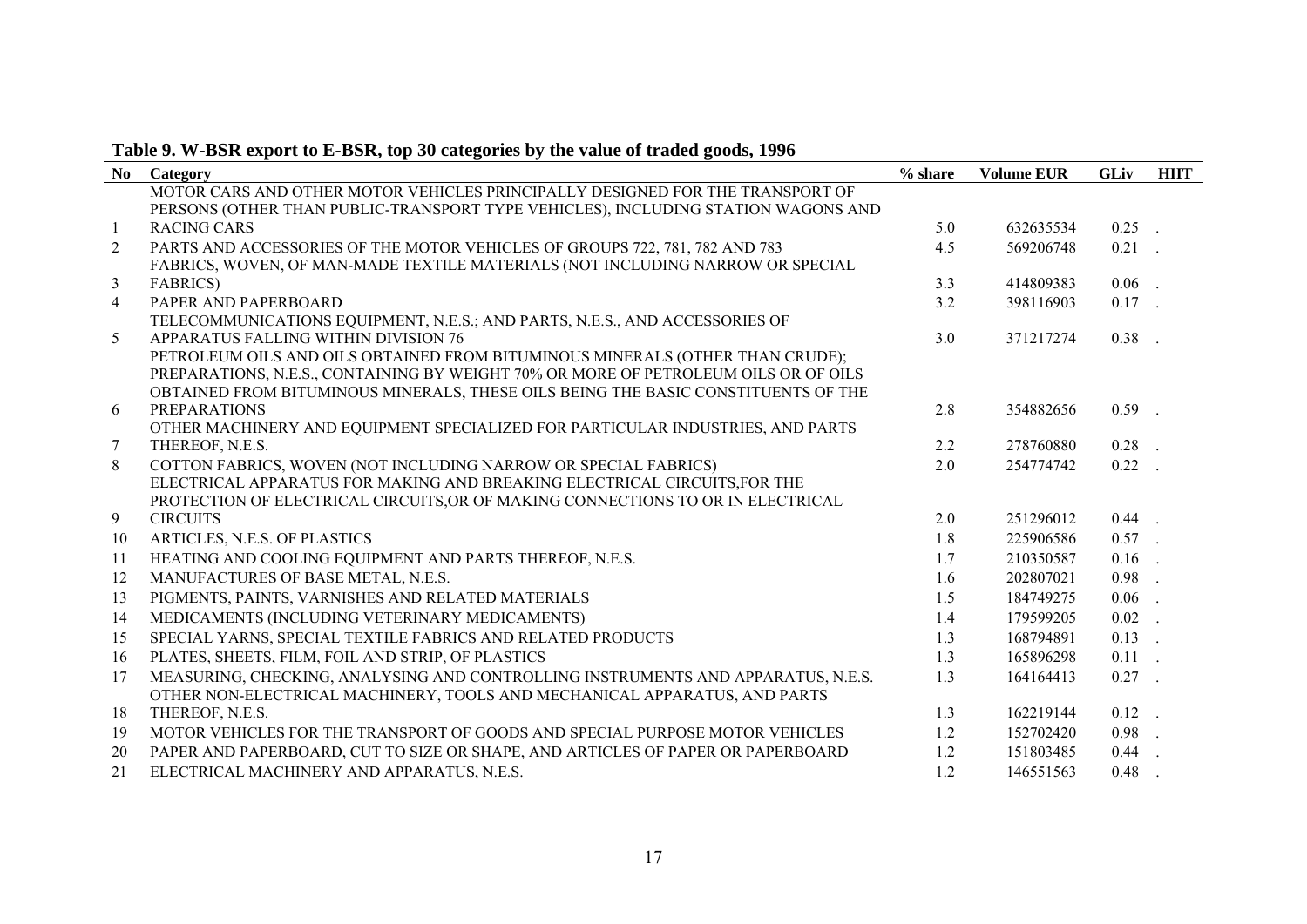|    | Sum of top 30                                                                      | 54.4 | 6815170513 |          |      |
|----|------------------------------------------------------------------------------------|------|------------|----------|------|
| 30 | OTHER PLASTICS, IN PRIMARY FORMS                                                   | 1.0  | 120270325  | 0.20     |      |
| 29 | MISCELLANEOUS CHEMICAL PRODUCTS, N.E.S.                                            | 1.0  | 121400246  | 0.09     |      |
| 28 | MECHANICAL HANDLING EQUIPMENT, AND PARTS THEREOF, N.E.S.                           | 1.0  | 121607321  | 0.46     |      |
| 27 | AND OPEN-WORK FABRICS), N.E.S.                                                     | 1.0  | 130972253  | 0.07     | 0.93 |
|    | KNITTED OR CROCHETED FABRICS (INCLUDING TUBULAR KNIT FABRICS, N.E.S., PILE FABRICS |      |            |          |      |
| 26 | OTHER TEXTILE FABRICS, WOVEN                                                       | 1.1  | 133145611  | $0.18$ . |      |
| 25 | MACHINES FOR PROCESSING SUCH DATA, N.E.S.                                          | 1.1  | 134626497  | 0.10     |      |
|    | READERS, MACHINES FOR TRANSCRIBING DATA ONTO DATA MEDIA IN CODED FORM AND          |      |            |          |      |
|    | AUTOMATIC DATA PROCESSING MACHINES AND UNITS THEREOF; MAGNETIC OR OPTICAL          |      |            |          |      |
| 24 | AGRICULTURAL MACHINERY (EXCLUDING TRACTORS) AND PARTS THEREOF                      | 1.1  | 134735402  | $0.32$ . |      |
| 23 | <b>SECRET COUNTRIES BY COUNTRIES</b>                                               | 1.1  | 135268419  | $0.31$ . |      |
| 22 | FILTERS; CENTRIFUGES; FILTERING OR PURIFYING APPARATUS; AND PARTS THEREOF          | 1.1  | 141899419  | 0.25     |      |
|    | VENTILATING OR RECYCLING HOODS INCORPORATING A FAN, WHETHER OR NOT FITTED WITH     |      |            |          |      |
|    | PUMPS (OTHER THAN PUMPS FOR LIQUIDS), AIR OR OTHER GAS COMPRESSORS AND FANS;       |      |            |          |      |

|     | Table 10. W-BSR export to E-BSR, top 30 categories by the value of traded goods, 2000                                                                                                                |            |                   |             |             |  |  |  |  |  |
|-----|------------------------------------------------------------------------------------------------------------------------------------------------------------------------------------------------------|------------|-------------------|-------------|-------------|--|--|--|--|--|
| No. | Category                                                                                                                                                                                             | $\%$ share | <b>Volume EUR</b> | <b>GLiv</b> | <b>HIIT</b> |  |  |  |  |  |
|     | TELECOMMUNICATIONS EQUIPMENT, N.E.S.; AND PARTS, N.E.S., AND ACCESSORIES OF<br>APPARATUS FALLING WITHIN DIVISION 76<br>MOTOR CARS AND OTHER MOTOR VEHICLES PRINCIPALLY DESIGNED FOR THE TRANSPORT OF | 5.79       | 1263631243        | 0.93        |             |  |  |  |  |  |
|     | PERSONS (OTHER THAN PUBLIC-TRANSPORT TYPE VEHICLES), INCLUDING STATION WAGONS<br>AND RACING CARS                                                                                                     | 3.87       | 844098000         | 0.37        | 0.93        |  |  |  |  |  |
| 3   | PARTS AND ACCESSORIES OF THE MOTOR VEHICLES OF GROUPS 722, 781, 782 AND 783                                                                                                                          | 3.85       | 840178279         | 0.68        |             |  |  |  |  |  |
| 4   | PAPER AND PAPERBOARD<br>ELECTRICAL APPARATUS FOR MAKING AND BREAKING ELECTRICAL CIRCUITS, FOR THE<br>PROTECTION OF ELECTRICAL CIRCUITS, OR OF MAKING CONNECTIONS TO OR IN ELECTRICAL                 | 3.48       | 758871149         | 0.37        | 1.13        |  |  |  |  |  |
|     | <b>CIRCUITS</b>                                                                                                                                                                                      | 2.27       | 495336848         | 0.57        |             |  |  |  |  |  |
| 6.  | MANUFACTURES OF BASE METAL, N.E.S.                                                                                                                                                                   | 2.23       | 488006137         | 0.91        |             |  |  |  |  |  |
|     | OTHER MACHINERY AND EQUIPMENT SPECIALIZED FOR PARTICULAR INDUSTRIES, AND PARTS<br>THEREOF, N.E.S.                                                                                                    | 2.06       | 449925114         | 0.33        |             |  |  |  |  |  |
| 8   | ELECTRICAL MACHINERY AND APPARATUS, N.E.S.                                                                                                                                                           | 2.02       | 440190722         | 0.39        |             |  |  |  |  |  |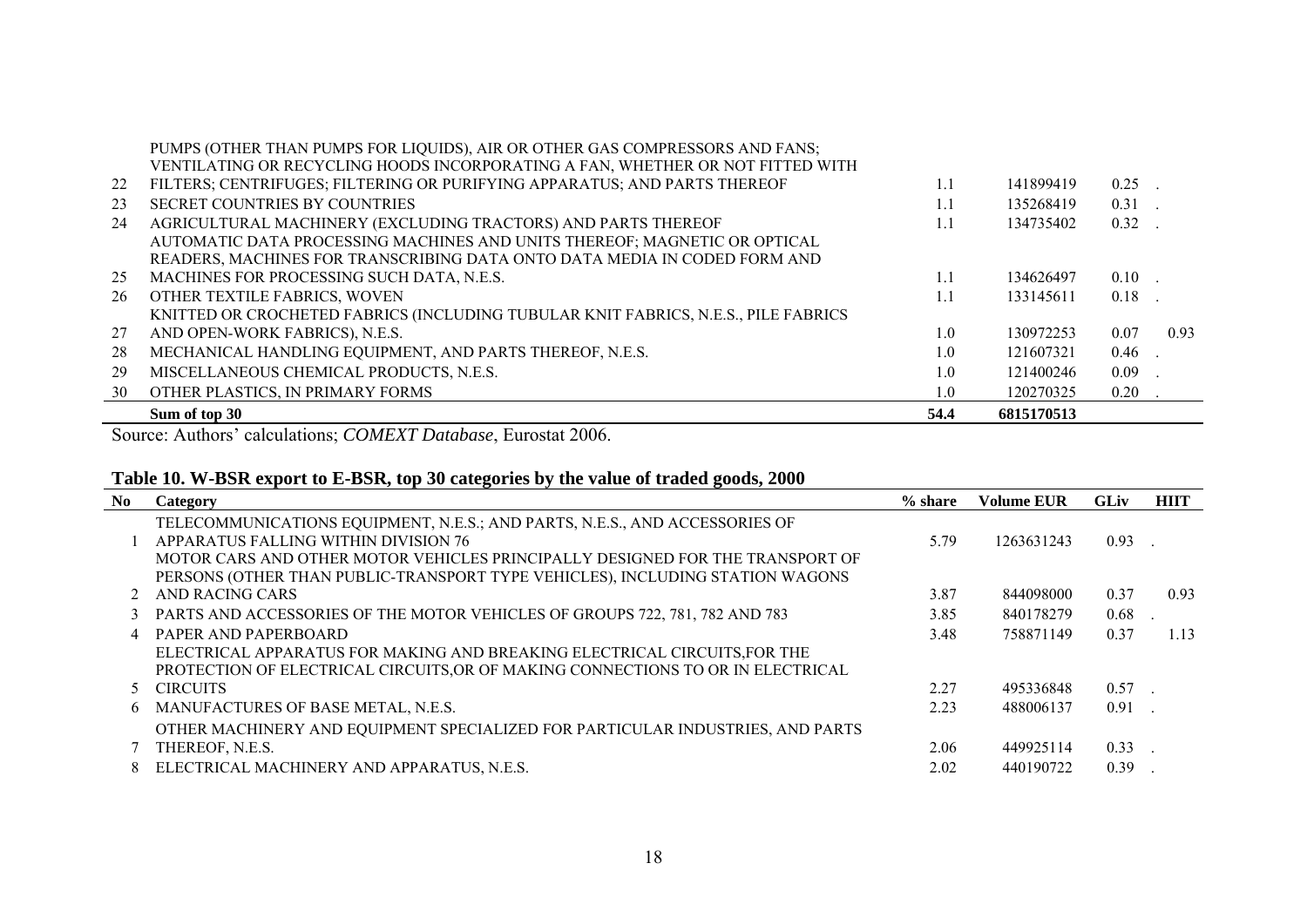|    | FABRICS, WOVEN, OF MAN-MADE TEXTILE MATERIALS (NOT INCLUDING NARROW OR SPECIAL                                                                                       |      |           |          |        |
|----|----------------------------------------------------------------------------------------------------------------------------------------------------------------------|------|-----------|----------|--------|
| 9  | <b>FABRICS</b> )                                                                                                                                                     | 1.93 | 420445614 | $0.11$ . |        |
| 10 | INTERNAL COMBUSTION PISTON ENGINES, AND PARTS THEREOF, N.E.S.                                                                                                        | 1.87 | 407607155 | $0.68$ . |        |
| 11 | ARTICLES, N.E.S. OF PLASTICS                                                                                                                                         | 1.82 | 396879519 | $0.71$ . |        |
|    | PETROLEUM OILS AND OILS OBTAINED FROM BITUMINOUS MINERALS (OTHER THAN CRUDE);<br>PREPARATIONS, N.E.S., CONTAINING BY WEIGHT 70% OR MORE OF PETROLEUM OILS OR OF OILS |      |           |          |        |
|    | OBTAINED FROM BITUMINOUS MINERALS, THESE OILS BEING THE BASIC CONSTITUENTS OF THE                                                                                    |      |           |          |        |
| 12 | <b>PREPARATIONS</b>                                                                                                                                                  | 1.72 | 375381657 | $0.78$ . |        |
|    | THERMIONIC, COLD CATHODE OR PHOTO-CATHODE VALVES AND TUBES(E.G., VACUUM OR                                                                                           |      |           |          |        |
|    | VAPOUR OR GAS-FILLED VALVES AND TUBES, MERCURY ARC REC-TIFYING VALVES AND TUBES,                                                                                     |      |           |          |        |
|    | CATHODE-RAY TUBES, TELEVISION CAMERA TUBES); DIODES, TRANSISTORS AND SIMILAR SEMI-                                                                                   |      |           |          |        |
|    | CONDUCTOR DEVICES; PHOTOSENSITIVE SEMI-CONDUCTOR DEVICES; LIGHT EMITTING DIODES;                                                                                     |      |           |          |        |
|    | MOUNTED PIEZO-ELECTRIC CRYSTALS; ELECTRONIC INTEGRATED CIRCUITS AND                                                                                                  |      |           |          |        |
| 13 | MICROASSEMBLIES; AND PARTS THEREOF                                                                                                                                   | 1.71 | 374456497 | $0.11$ . |        |
| 14 | PIGMENTS, PAINTS, VARNISHES AND RELATED MATERIALS                                                                                                                    | 1.69 | 370041384 | $0.07$ . |        |
| 15 | MEDICAMENTS (INCLUDING VETERINARY MEDICAMENTS)                                                                                                                       | 1.58 | 346066046 | $0.01$ . |        |
|    | AUTOMATIC DATA PROCESSING MACHINES AND UNITS THEREOF; MAGNETIC OR OPTICAL                                                                                            |      |           |          |        |
|    | READERS, MACHINES FOR TRANSCRIBING DATA ONTO DATA MEDIA IN CODED FORM AND                                                                                            |      |           | $0.08$ . |        |
| 16 | MACHINES FOR PROCESSING SUCH DATA, N.E.S.                                                                                                                            | 1.57 | 343209611 |          |        |
| 17 | PLATES, SHEETS, FILM, FOIL AND STRIP, OF PLASTICS                                                                                                                    | 1.47 | 320097038 | 0.18     |        |
|    | PUMPS FOR LIQUIDS, WHETHER OR NOT FITTED WITH A MEASURING DEVICE; LIQUID                                                                                             |      |           |          |        |
| 18 | ELEVATORS: PARTS FOR SUCH PUMPS AND LIQUID ELEVATORS                                                                                                                 | 1.45 | 315898771 | 0.10     |        |
| 19 | <b>ALUMINIUM</b>                                                                                                                                                     | 1.36 | 296166381 | 0.70     | in Li  |
| 20 | MOTOR VEHICLES FOR THE TRANSPORT OF GOODS AND SPECIAL PURPOSE MOTOR VEHICLES                                                                                         | 1.33 | 291436258 | 0.88     | $\sim$ |
| 21 | COTTON FABRICS, WOVEN (NOT INCLUDING NARROW OR SPECIAL FABRICS)                                                                                                      | 1.29 | 281058473 | 0.17     |        |
| 22 | MEASURING, CHECKING, ANALYSING AND CONTROLLING INSTRUMENTS AND APPARATUS, N.E.S.                                                                                     | 1.23 | 269154818 | 0.40     |        |
| 23 | EQUIPMENT FOR DISTRIBUTING ELECTRICITY, N.E.S.                                                                                                                       | 1.22 | 267036434 | 0.73     | $\sim$ |
| 24 | HEATING AND COOLING EQUIPMENT AND PARTS THEREOF, N.E.S.                                                                                                              | 1.20 | 262809141 | 0.38     | in Li  |
| 25 | SPECIAL YARNS, SPECIAL TEXTILE FABRICS AND RELATED PRODUCTS                                                                                                          | 1.16 | 253513578 | $0.18$ . |        |
| 26 | MECHANICAL HANDLING EQUIPMENT, AND PARTS THEREOF, N.E.S.                                                                                                             | 1.07 | 234229039 | $0.57$ . |        |
|    | PUMPS (OTHER THAN PUMPS FOR LIQUIDS), AIR OR OTHER GAS COMPRESSORS AND FANS;                                                                                         |      |           |          |        |
|    | VENTILATING OR RECYCLING HOODS INCORPORATING A FAN, WHETHER OR NOT FITTED WITH                                                                                       |      |           |          |        |
| 27 | FILTERS; CENTRIFUGES; FILTERING OR PURIFYING APPARATUS; AND PARTS THEREOF                                                                                            | 1.06 | 232080187 | $0.28$ . |        |
|    | 28 PAPER AND PAPERBOARD, CUT TO SIZE OR SHAPE, AND ARTICLES OF PAPER OR PAPERBOARD                                                                                   | 1.06 | 231846026 | $0.61$ . |        |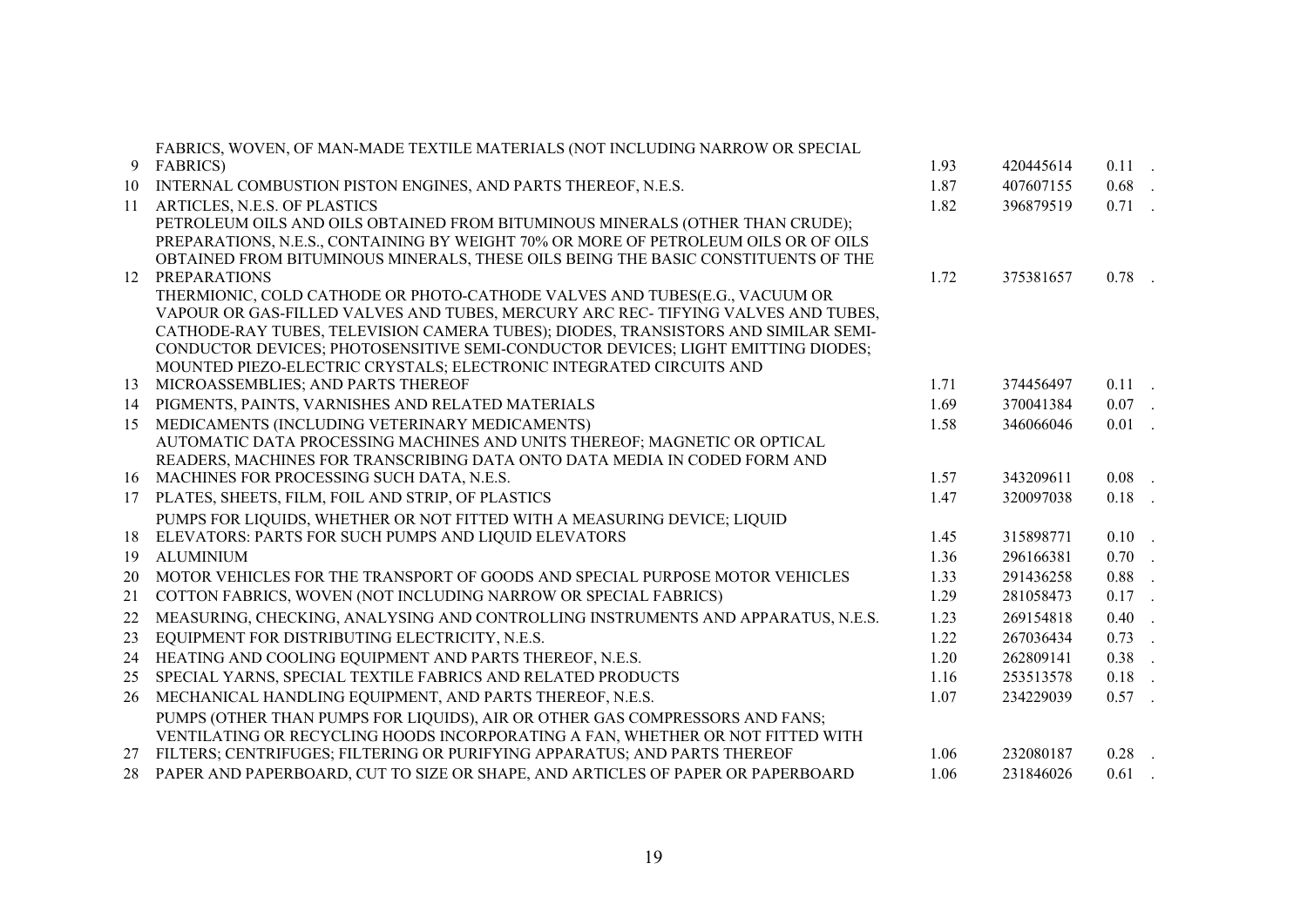|    | Sum of top 30                                                                     | 56.4            | 12305156562 |      |  |
|----|-----------------------------------------------------------------------------------|-----------------|-------------|------|--|
| 30 | MISCELLANEOUS CHEMICAL PRODUCTS, N.E.S.                                           | 0.99            | 216246963   | 0.12 |  |
|    | 29 SIMILAR STUFFED FURNISHINGS                                                    | 00 <sup>1</sup> | 219258480   | 0.23 |  |
|    | FURNITURE AND PARTS THEREOF; BEDDING, MATTRESSES, MATTRESS SUPPORTS, CUSHIONS AND |                 |             |      |  |

# **Table 11. W-BSR export to E-BSR, top 30 categories by the value of traded goods, 2004**

| No              | Category                                                                        | $%$ share | <b>Volume EUR</b> | <b>GLiv</b> | <b>HIIT</b> |
|-----------------|---------------------------------------------------------------------------------|-----------|-------------------|-------------|-------------|
| $\mathbf{1}$    | PARTS AND ACCESSORIES OF THE MOTOR VEHICLES OF GROUPS 722, 781, 782 AND 783     | 5.3       | 1435316897        | 0.94        | 0.87        |
|                 | MOTOR CARS AND OTHER MOTOR VEHICLES PRINCIPALLY DESIGNED FOR THE TRANSPORT OF   |           |                   |             |             |
|                 | PERSONS (OTHER THAN PUBLIC-TRANSPORT TYPE VEHICLES), INCLUDING STATION WAGONS   |           |                   |             |             |
| $\overline{2}$  | <b>AND RACING CARS</b>                                                          | 4.0       | 1086434792        | 0.65        | 0.92        |
| $\mathfrak{Z}$  | PAPER AND PAPERBOARD                                                            | 3.9       | 1050682826        | 0.35        | 1.11        |
|                 | TELECOMMUNICATIONS EQUIPMENT, N.E.S.; AND PARTS, N.E.S., AND ACCESSORIES OF     |           |                   |             |             |
| $\overline{4}$  | APPARATUS FALLING WITHIN DIVISION 76                                            | 3.5       | 956465544         | $1.00$ .    |             |
| 5 <sup>5</sup>  | MANUFACTURES OF BASE METAL, N.E.S.                                              | 2.8       | 759927282         | $0.81$ .    |             |
|                 | ELECTRICAL APPARATUS FOR MAKING AND BREAKING ELECTRICAL CIRCUITS, FOR THE       |           |                   |             |             |
|                 | PROTECTION OF ELECTRICAL CIRCUITS, OR OF MAKING CONNECTIONS TO OR IN ELECTRICAL |           |                   |             |             |
| 6               | <b>CIRCUITS</b>                                                                 | 2.4       | 644209529         | 0.76        | 1.01        |
| $7\phantom{.0}$ | INTERNAL COMBUSTION PISTON ENGINES, AND PARTS THEREOF, N.E.S.                   | 2.2       | 591180316         | 0.72        | $\sim$      |
|                 | OTHER MACHINERY AND EQUIPMENT SPECIALIZED FOR PARTICULAR INDUSTRIES, AND PARTS  |           |                   |             |             |
| 8               | THEREOF, N.E.S.                                                                 | 1.9       | 531123323         | $0.37$ .    |             |
| 9               | CONFIDENTIAL TRANSACTIONS                                                       | 1.8       | 481844836         | $0.97$ .    |             |
| 10              | ARTICLES, N.E.S. OF PLASTICS                                                    | 1.8       | 481524883         | $0.83$ .    |             |
| 11              | PIGMENTS, PAINTS, VARNISHES AND RELATED MATERIALS                               | 1.7       | 474236224         | 0.09        |             |
| 12              | PLATES, SHEETS, FILM, FOIL AND STRIP, OF PLASTICS                               | 1.7       | 461108941         | 0.25        | 1.06        |
| 13              | MEDICAMENTS (INCLUDING VETERINARY MEDICAMENTS)                                  | 1.6       | 438042785         | 0.03        | $\sim$ 100  |
| 14              | MOTOR VEHICLES FOR THE TRANSPORT OF GOODS AND SPECIAL PURPOSE MOTOR VEHICLES    | 1.6       | 424873687         | 0.56        |             |
|                 | AUTOMATIC DATA PROCESSING MACHINES AND UNITS THEREOF; MAGNETIC OR OPTICAL       |           |                   |             |             |
|                 | READERS, MACHINES FOR TRANSCRIBING DATA ONTO DATA MEDIA IN CODED FORM AND       |           |                   |             |             |
| 15              | MACHINES FOR PROCESSING SUCH DATA, N.E.S.                                       | 1.5       | 422531872         | 0.06        |             |
|                 | PUMPS FOR LIQUIDS, WHETHER OR NOT FITTED WITH A MEASURING DEVICE; LIQUID        |           |                   |             |             |
| 16              | ELEVATORS: PARTS FOR SUCH PUMPS AND LIQUID ELEVATORS                            | 1.5       | 420207883         | 0.14        |             |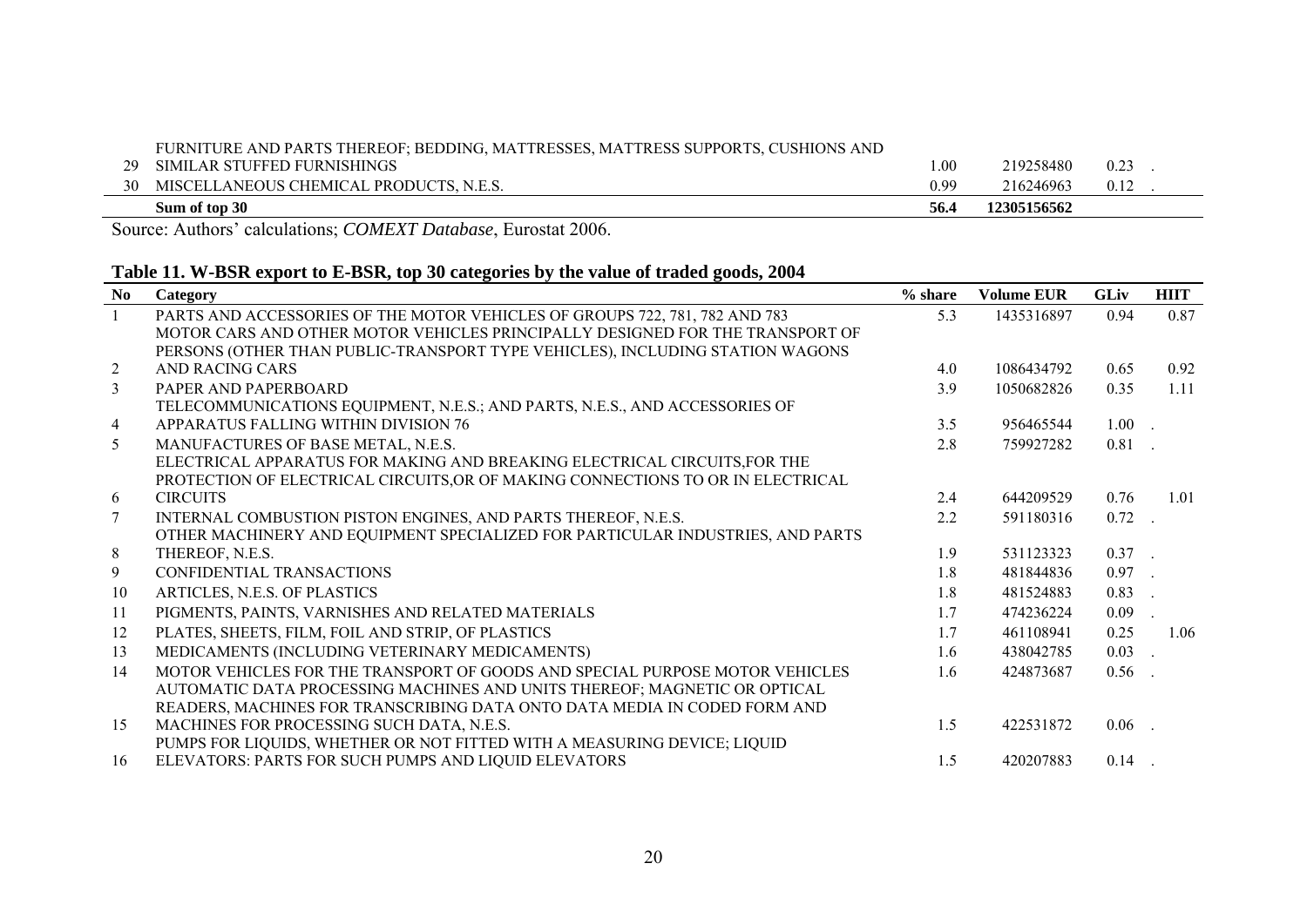| 17 | <b>ALUMINIUM</b>                                                                    | 1.4  | 375961915   | $0.60$ . |      |
|----|-------------------------------------------------------------------------------------|------|-------------|----------|------|
| 18 | ELECTRICAL MACHINERY AND APPARATUS, N.E.S.                                          | 1.3  | 367676187   | $0.57$ . |      |
| 19 | ROAD MOTOR VEHICLES, N.E.S.                                                         | 1.3  | 350890940   | 0.66     |      |
| 20 | EQUIPMENT FOR DISTRIBUTING ELECTRICITY, N.E.S.                                      | 1.2  | 335298194   | 0.66     | 1.02 |
| 21 | MEASURING, CHECKING, ANALYSING AND CONTROLLING INSTRUMENTS AND APPARATUS, N.E.S.    | 1.2  | 328269030   | 0.57     |      |
|    | TRAILERS AND SEMI-TRAILERS; OTHER VEHICLES, NOT MECHANICALLY PROPELLED; SPECIALLY   |      |             |          |      |
| 22 | DESIGNED AND EQUIPPED TRANSPORT CONTAINERS                                          | 1.2  | 326944788   | 0.67     |      |
| 23 | FLAT-ROLLED PRODUCTS OF ALLOY STEEL                                                 | 1.2  | 326290899   | 0.09     | 1.05 |
|    | PETROLEUM OILS AND OILS OBTAINED FROM BITUMINOUS MINERALS (OTHER THAN CRUDE);       |      |             |          |      |
|    | PREPARATIONS, N.E.S., CONTAINING BY WEIGHT 70% OR MORE OF PETROLEUM OILS OR OF OILS |      |             |          |      |
|    | OBTAINED FROM BITUMINOUS MINERALS, THESE OILS BEING THE BASIC CONSTITUENTS OF THE   |      |             |          |      |
| 24 | <b>PREPARATIONS</b>                                                                 | 1.2  | 321116419   | $0.91$ . |      |
|    | PUMPS (OTHER THAN PUMPS FOR LIQUIDS), AIR OR OTHER GAS COMPRESSORS AND FANS;        |      |             |          |      |
|    | VENTILATING OR RECYCLING HOODS INCORPORATING A FAN, WHETHER OR NOT FITTED WITH      |      |             |          |      |
| 25 | FILTERS; CENTRIFUGES; FILTERING OR PURIFYING APPARATUS; AND PARTS THEREOF           | 1.2  | 318463222   | 0.29     |      |
|    | FABRICS, WOVEN, OF MAN-MADE TEXTILE MATERIALS (NOT INCLUDING NARROW OR SPECIAL      |      |             |          |      |
| 26 | <b>FABRICS</b> )                                                                    | 1.1  | 309785793   | 0.20     | 1.06 |
|    | THERMIONIC, COLD CATHODE OR PHOTO-CATHODE VALVES AND TUBES(E.G., VACUUM OR          |      |             |          |      |
|    | VAPOUR OR GAS-FILLED VALVES AND TUBES, MERCURY ARC REC- TIFYING VALVES AND TUBES,   |      |             |          |      |
|    | CATHODE-RAY TUBES, TELEVISION CAMERA TUBES); DIODES, TRANSISTORS AND SIMILAR SEMI-  |      |             |          |      |
|    | CONDUCTOR DEVICES; PHOTOSENSITIVE SEMI-CONDUCTOR DEVICES; LIGHT EMITTING DIODES;    |      |             |          |      |
|    | MOUNTED PIEZO-ELECTRIC CRYSTALS; ELECTRONIC INTEGRATED CIRCUITS AND                 |      |             |          |      |
| 27 | MICROASSEMBLIES; AND PARTS THEREOF                                                  | 1.1  | 300429651   | $0.41$ . |      |
|    | OTHER NON-ELECTRICAL MACHINERY, TOOLS AND MECHANICAL APPARATUS, AND PARTS           |      |             |          |      |
| 28 | THEREOF, N.E.S.                                                                     | 1.0  | 279771996   | $0.24$ . |      |
| 29 | HEATING AND COOLING EQUIPMENT AND PARTS THEREOF, N.E.S.                             | 1.0  | 279664681   | 0.55     |      |
| 30 | FLAT-ROLLED PRODUCTS OF IRON OR NON-ALLOY STEEL, CLAD, PLATED OR COATED             | 1.0  | 271291880   | 0.22     |      |
|    | Sum of top 30                                                                       | 55.6 | 15151567215 |          |      |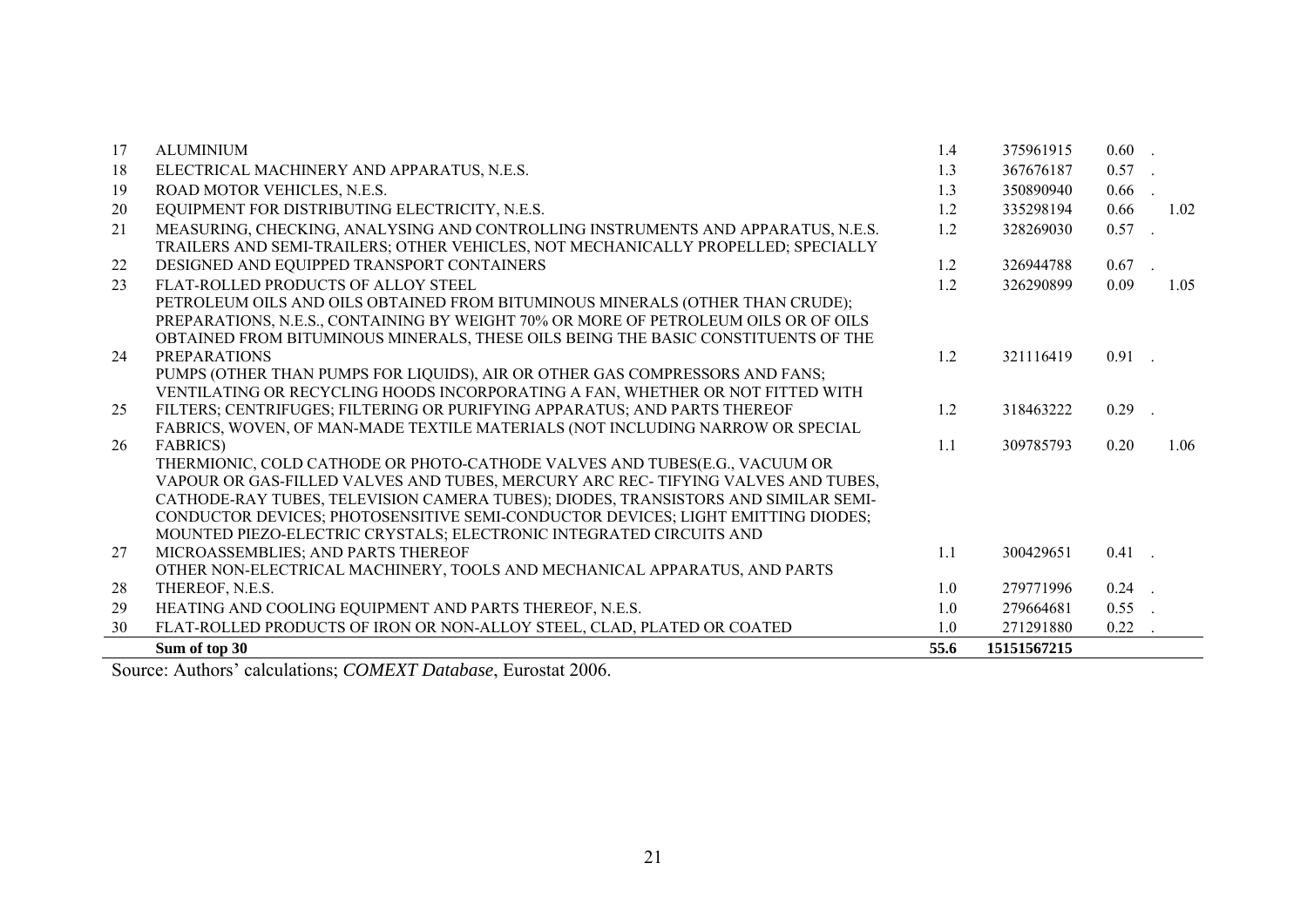<span id="page-21-0"></span>

|                                                                                                   | 1996 |                     |                                                      |      |      | 2000 |       |                                                                                                                                                             |         |       |      | 2004 |                                                      |       |      |
|---------------------------------------------------------------------------------------------------|------|---------------------|------------------------------------------------------|------|------|------|-------|-------------------------------------------------------------------------------------------------------------------------------------------------------------|---------|-------|------|------|------------------------------------------------------|-------|------|
|                                                                                                   |      | <b>HIIT</b> export, | W-BSR W-BSR E-BSR E-BSR<br>MEUR % share MEUR % share |      |      |      |       | W-BSR W-BSR E-BSR<br>export, export, export, HIIT export, export, export, export, HIIT export, export, export, export, export,<br>MEUR % share MEUR % share |         | E-BSR |      |      | W-BSR W-BSR E-BSR E-BSR<br>MEUR % share MEUR % share |       |      |
| NON-ALCOHOLIC BEVERAGES, N.E.S.                                                                   | 1.10 | 12.5                | 0.10                                                 | 1.6  | 0.02 |      |       |                                                                                                                                                             |         |       |      |      |                                                      |       |      |
| <b>ALCOHOLIC BEVERAGES</b>                                                                        |      |                     |                                                      |      |      | 0.91 | 43.6  | 0.20                                                                                                                                                        | 5.3     | 0.03  |      |      |                                                      |       |      |
| TOBACCO, MANUFACTURED                                                                             |      |                     |                                                      |      |      |      |       |                                                                                                                                                             |         |       | 1.05 | 34.5 | 0.13                                                 | 12.6  | 0.06 |
| HIDES AND SKINS (EXCEPT FURSKINS), RAW                                                            | 1.05 | 11.8                | 0.09                                                 | 2.5  | 0.03 |      |       |                                                                                                                                                             |         |       |      |      |                                                      |       |      |
| NATURAL RUBBER, BALATA, GUTTA PERCHA                                                              |      |                     |                                                      |      |      | 1.10 | 2.8   | 0.01                                                                                                                                                        | 8.1     | 0.05  |      |      |                                                      |       |      |
| WOOD, SIMPLY WORKED, RAILWAY SLEEPERS                                                             |      |                     |                                                      |      |      |      |       |                                                                                                                                                             |         |       | 0.86 | 53.9 | 0.20                                                 | 252.6 | 1.14 |
| <b>COTTON</b>                                                                                     | 1.14 | 1.1                 | 0.01                                                 | 3.6  | 0.04 |      |       |                                                                                                                                                             |         |       |      |      |                                                      |       |      |
| ALUMINIUM ORES AND CONCENTRATES                                                                   | 0.96 | 2.7                 | 0.02                                                 | 0.0  | 0.00 |      |       |                                                                                                                                                             |         |       |      |      |                                                      |       |      |
| ORES. CONCENTRATES OF BASE METALS, N.E.S.                                                         |      |                     |                                                      |      |      | 1.11 | 3.5   | 0.02                                                                                                                                                        | 5.1     | 0.03  | 0.89 | 1.0  | 0.00                                                 | 8.9   | 0.04 |
| CRUDE ANIMAL MATERIALS, N.E.S.                                                                    |      |                     |                                                      |      |      |      |       |                                                                                                                                                             |         |       | 0.95 | 41.3 | 0.15                                                 | 46.6  | 0.21 |
| NON-FERROUS BASE METAL WASTE, N.E.S.                                                              |      |                     |                                                      |      |      | 1.08 | 11.7  | 0.05                                                                                                                                                        | 114.0   | 0.66  | 1.05 | 37.8 | 0.14                                                 | 96.2  | 0.43 |
| <b>COAL. NOT AGGLOMERATED</b>                                                                     |      |                     |                                                      |      |      | 0.99 | 0.5   | 0.00                                                                                                                                                        | 392.5   | 2.27  |      |      |                                                      |       |      |
| COKE AND SEMI-COKE; RETORT CARBON<br>PETROLEUM OILS AND OILS OBTAINED FROM                        |      |                     |                                                      |      |      |      |       |                                                                                                                                                             |         |       | 1.01 | 0.1  | 0.00                                                 | 376.6 | 1.70 |
| <b>BITUMINOUS MINERALS. CRUDE</b>                                                                 | 1.06 | 0.3                 | 0.00                                                 | 32.1 | 0.37 |      |       |                                                                                                                                                             |         |       |      |      |                                                      |       |      |
| LIOUEFIED PROPANE AND BUTANE<br>PETROLEUM GASES AND GASEOUS                                       |      |                     |                                                      |      |      | 0.97 | 50.3  | 0.23                                                                                                                                                        | 0.0     | 0.00  |      |      |                                                      |       |      |
| <b>HYDROCARBONS, N.E.S.</b>                                                                       |      |                     |                                                      |      |      | 0.92 | 16.6  | 0.08                                                                                                                                                        | 0.0     | 0.00  |      |      |                                                      |       |      |
| HYDROCARBONS, N.E.S., AND THEIR                                                                   |      |                     |                                                      |      |      |      |       |                                                                                                                                                             |         |       |      |      |                                                      |       |      |
| <b>DERIVATIVES</b>                                                                                |      |                     |                                                      |      |      | 0.93 | 57.8  | 0.26                                                                                                                                                        | 7.7     | 0.04  |      |      |                                                      |       |      |
| NITROGEN-FUNCTION COMPOUNDS<br>SYNTHETIC ORGANIC COLOURING MATTER AND<br><b>COLOUR LAKES</b>      |      |                     |                                                      |      |      | 1.00 | 29.0  | 0.13                                                                                                                                                        | 1.0     | 0.01  | 0.93 | 23.3 | 0.09                                                 | 7.9   | 0.04 |
| DYEING AND TANNING EXTRACTS. AND<br>SYNTHETIC TANNING MATERIALS<br>PERFUMERY. COSMETICS OR TOILET |      |                     |                                                      |      |      | 1.09 | 5.6   | 0.03                                                                                                                                                        | $0.0\,$ | 0.00  |      |      |                                                      |       |      |
| PREPARATIONS (EXCLUDING SOAPS)                                                                    |      |                     |                                                      |      |      | 0.94 | 133.8 | 0.61                                                                                                                                                        | 16.4    | 0.10  |      |      |                                                      |       |      |
| POLYMERS OF STYRENE. IN PRIMARY FORMS                                                             | 0.99 | 16.1                | 0.13                                                 | 0.1  | 0.00 |      |       |                                                                                                                                                             |         |       |      |      |                                                      |       |      |

# **Table 12. Commodity groups with horisontal intra-industry trade between W-BSR and E-BSR**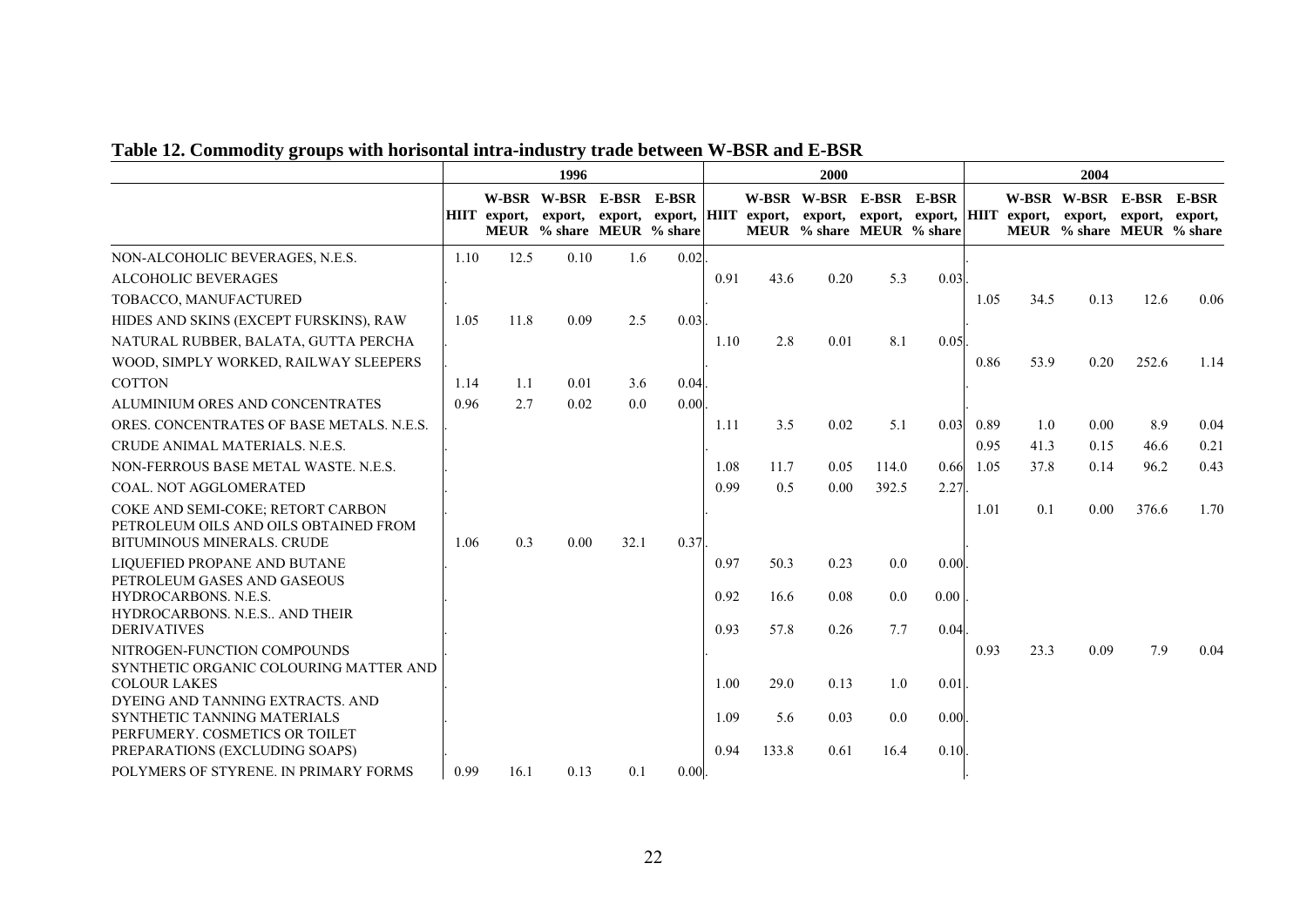| POLYACETALS. OTHER POLYETHERS AND<br>EPOXIDE RESINS. IN PRIMARY FORMS:<br>POLYCARBONATES, ALKYD RESINS AND OTHER<br>POLYESTERS. IN PRIMARY FORMS                                                                         |      |       |      |      |      |      |       |      |       |      | 1.07         | 136.8           | 0.50         | 22.0          | 0.10         |
|--------------------------------------------------------------------------------------------------------------------------------------------------------------------------------------------------------------------------|------|-------|------|------|------|------|-------|------|-------|------|--------------|-----------------|--------------|---------------|--------------|
| TUBES. PIPES AND HOSES OF PLASTICS                                                                                                                                                                                       |      |       |      |      |      | 1.03 | 112.9 | 0.52 | 21.6  | 0.13 | 0.92         | 124.5           | 0.46         | 33.6          | 0.15         |
| PLATES, SHEETS, FILM, FOIL AND STRIP, OF<br><b>PLASTICS</b><br>MONOFILAMENT OF WHICH ANY CROSS-                                                                                                                          |      |       |      |      |      |      |       |      |       |      | 1.06         | 461.1           | 1.69         | 66.1          | 0.30         |
| SECTIONAL DIMENSION EXCEEDS 1 MM. RODS.<br>STICKS AND PROFILE SHAPES. OF PLASTICS<br><b>INSECTICIDES. RODENTICIDES. FUNGICIDES.</b><br>HERBICIDES, ANTI-SPROUTING PRODUCTS AND<br>PLANT-GROWTH REGULATORS. DISINFECTANTS |      |       |      |      |      | 1.12 | 136.9 | 0.63 | 10.1  | 0.06 | 1.01         | 189.5           | 0.69         | 9.3           | 0.04         |
| AND SIMILAR PRODUCTS                                                                                                                                                                                                     |      |       |      |      |      |      |       |      |       |      | 0.91         | 91.3            | 0.33         | 2.3           | 0.01         |
| ADDITIVES FOR MINERAL OILS AND THE LIKE:<br>LIQUIDS FOR HYDRAULIC TRANSMISSION; ANTI-                                                                                                                                    |      |       |      |      |      |      |       |      |       |      |              |                 |              |               |              |
| FREEZE; DE-ICING FLUIDS; LUBRICATES                                                                                                                                                                                      |      |       |      |      |      | 0.95 | 41.2  | 0.19 | 0.3   | 0.00 | 1.03         | 45.1            | 0.17         | 2.0           | 0.01         |
| ARTICLES OF RUBBER, N.E.S.                                                                                                                                                                                               |      |       |      |      |      |      |       |      |       |      | 1.04         | 125.9           | 0.46         | 139.2         | 0.63         |
| <b>CORK MANUFACTURES</b>                                                                                                                                                                                                 |      |       |      |      |      | 1.03 | 1.9   | 0.01 | 0.0   | 0.00 |              |                 |              |               |              |
| PAPER AND PAPERBOARD<br><b>FABRICS. WOVEN. OF MAN-MADE TEXTILE</b><br><b>MATERIALS</b>                                                                                                                                   |      |       |      |      |      | 1.13 | 758.9 | 3.48 | 175.1 | 1.01 | 1.11<br>1.06 | 1050.7<br>309.8 | 3.85<br>1.14 | 224.5<br>34.6 | 1.01<br>0.16 |
| KNITTED OR CROCHETED FABRICS, N.E.S.                                                                                                                                                                                     | 0.93 | 131.0 | 1.04 | 4.7  | 0.05 |      |       |      |       |      | 1.15         | 142.8           | 0.52         | 14.6          | 0.07         |
| TEXTILE MATERIALS. N.E.S.                                                                                                                                                                                                |      |       |      |      |      | 0.94 | 45.2  | 0.21 | 293.3 | 1.70 |              |                 |              |               |              |
| FLOOR COVERINGS, ETC.                                                                                                                                                                                                    | 0.86 | 13.2  | 0.11 | 2.0  | 0.02 |      |       |      |       |      |              |                 |              |               |              |
| <b>GLASSWARE</b>                                                                                                                                                                                                         |      |       |      |      |      | 1.05 | 33.1  | 0.15 | 60.3  | 0.35 |              |                 |              |               |              |
| FLAT-ROLLED PRODUCTS. OF IRON OR NON-<br>ALLOY STEEL. NOT CLAD. PLATED OR COATED                                                                                                                                         |      |       |      |      |      |      |       |      |       |      | 1.04         | 202.3           | 0.74         | 89.9          | 0.41         |
| FLAT-ROLLED PRODUCTS OF ALLOY STEEL                                                                                                                                                                                      |      |       |      |      |      |      |       |      |       |      | 1.05         | 326.3           | 1.20         | 16.0          | 0.07         |
| WIRE OF IRON OR STEEL                                                                                                                                                                                                    |      |       |      |      |      |      |       |      |       |      | 0.87         | 32.7            | 0.12         | 19.8          | 0.09         |
| SILVER. PLATINUM AND OTHER METALS OF THE<br><b>PLATINUM GROUP</b>                                                                                                                                                        |      |       |      |      |      |      |       |      |       |      | 1.00         | 10.1            | 0.04         | 39.1          | 0.18         |
| <b>LEAD</b>                                                                                                                                                                                                              |      |       |      |      |      |      |       |      |       |      | 1.12         | 19.4            | 0.07         | 21.2          | 0.10         |
| <b>ZINC</b>                                                                                                                                                                                                              | 1.03 | 0.5   | 0.00 | 16.9 | 0.19 | 1.11 | 1.8   | 0.01 | 35.7  | 0.21 | 0.94         | 19.8            | 0.07         | 18.8          | 0.08         |
| AGRICULTURAL MACHINERY (EXCLUDING                                                                                                                                                                                        |      |       |      |      |      |      |       |      |       |      | 1.13         | 188.2           | 0.69         | 83.9          | 0.38         |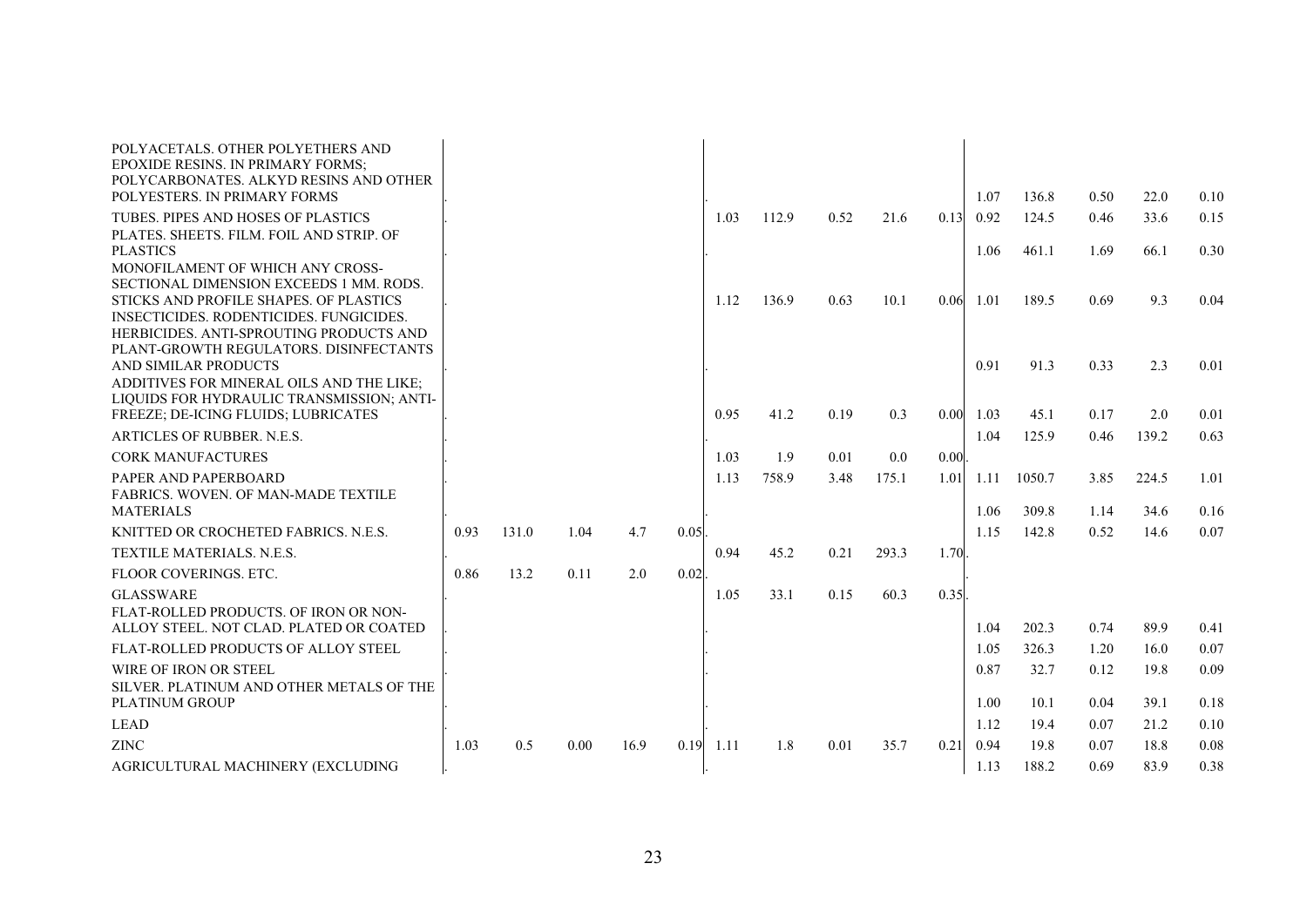| TRACTORS) AND PARTS THEREOF                                                                          |      |      |      |       |      |      |       |      |       |      |                   |        |      |        |      |
|------------------------------------------------------------------------------------------------------|------|------|------|-------|------|------|-------|------|-------|------|-------------------|--------|------|--------|------|
| TRACTORS (OTHER THAN THOSE OF HEADINGS<br>744.14 AND 744.15)                                         |      |      |      |       |      | 0.89 | 36.3  | 0.17 | 6.5   |      | $0.04$ 1.10       | 68.4   | 0.25 | 5.9    | 0.03 |
| MACHINE-TOOLS FOR WORKING METAL.<br>SINTERED METAL CARBIDES OR CERMETS.<br>WITHOUT REMOVING MATERIAL |      |      |      |       |      |      |       |      |       |      | 1.07              | 49.2   | 0.18 | 3.6    | 0.02 |
| <b>OFFICE MACHINES</b>                                                                               |      |      |      |       |      | 1.05 | 42.2  | 0.19 | 1.1   | 0.01 |                   |        |      |        |      |
| ELECTRICAL APPARATUS FOR MAKING AND                                                                  |      |      |      |       |      |      |       |      |       |      |                   |        |      |        |      |
| BREAKING ELECTRICAL CIRCUITS. FOR THE<br>PROTECTION OF ELECTRICAL CIRCUITS. OR OF                    |      |      |      |       |      |      |       |      |       |      |                   |        |      |        |      |
| MAKING CONNECTIONS TO OR IN ELECTRICAL                                                               |      |      |      |       |      |      |       |      |       |      |                   |        |      |        |      |
| <b>CIRCUITS</b>                                                                                      |      |      |      |       |      |      |       |      |       |      | 1.01              | 644.2  | 2.36 | 392.7  | 1.77 |
| EQUIPMENT FOR DISTRIBUTING ELECTRICITY.<br>N.E.S.                                                    |      |      |      |       |      |      |       |      |       |      | 1.02              | 335.3  | 1.23 | 686.3  | 3.09 |
| ELECTRO-DIAGNOSTIC AND RADIOLOGICAL                                                                  |      |      |      |       |      |      |       |      |       |      |                   |        |      |        |      |
| <b>APPARATUS MEDICAL SCIENCES</b>                                                                    |      |      |      |       |      | 1.03 | 62.1  | 0.28 | 3.3   |      | $0.02 \quad 1.00$ | 52.5   | 0.19 | 9.9    | 0.04 |
| MOTOR CARS AND OTHER MOTOR VEHICLES                                                                  |      |      |      |       |      |      |       |      |       |      |                   |        |      |        |      |
| DESIGNED FOR THE TRANSPORT OF PERSONS<br>(OTHER THAN PUBLIC-TRANSPORT TYPE                           |      |      |      |       |      |      |       |      |       |      |                   |        |      |        |      |
| VEHICLES). INCLUDING STATION WAGONS AND                                                              |      |      |      |       |      |      |       |      |       |      |                   |        |      |        |      |
| <b>RACING CARS</b>                                                                                   |      |      |      |       |      | 0.93 | 844.1 | 3.87 | 191.4 | 1.11 | 0.92              | 1086.4 | 3.98 | 520.9  | 2.35 |
| ROAD MOTOR VEHICLES, N.E.S.                                                                          | 0.95 | 96.2 | 0.77 | 3.4   | 0.04 |      |       |      |       |      |                   |        |      |        |      |
| PARTS AND ACCESSORIES OF THE MOTOR                                                                   |      |      |      |       |      |      |       |      |       |      |                   |        |      |        |      |
| VEHICLES OF GROUPS 722. 781. 782 AND 783                                                             |      |      |      |       |      |      |       |      |       |      | 0.87              | 1435.3 | 5.26 | 1269.8 | 5.72 |
| MOTORCYCLES AND CYCLES; INVALID<br><b>CARRIAGES</b>                                                  |      |      |      |       |      | 1.14 | 37.2  | 0.17 | 68.3  | 0.40 |                   |        |      |        |      |
| <b>MEN'S OR BOYS' CLOTHES</b>                                                                        |      |      |      |       |      | 0.89 | 55.3  | 0.25 | 528.4 | 3.06 |                   |        |      |        |      |
| WOMEN'S AND GIRLS' COATS. CAPES. JACKETS.                                                            |      |      |      |       |      |      |       |      |       |      |                   |        |      |        |      |
| SUITS. TROUSERS. SHORTS. SHIRTS. DRESSES                                                             |      |      |      |       |      |      |       |      |       |      |                   |        |      |        |      |
| AND SKIRTS, UNDERWEAR, NIGHTWEAR AND                                                                 |      |      |      |       |      |      |       |      |       |      |                   |        |      |        |      |
| SIMILAR ARTICLES OF TEXTILE FABRICS. NOT                                                             |      |      |      |       |      |      |       |      |       |      |                   |        |      |        |      |
| KNITTED OR CROCHETED (OTHER THAN THOSE                                                               |      |      |      |       |      |      |       |      |       |      |                   |        |      |        |      |
| OF HEADING 845.2 OR 845.6)                                                                           | 1.11 | 47.6 | 0.38 | 689.3 | 7.90 | 1.15 | 72.5  | 0.33 | 711.9 | 4.12 |                   |        |      |        |      |
| MEN'S OR BOYS' COATS, CAPES, JACKETS, SUITS,                                                         |      |      |      |       |      |      |       |      |       |      |                   |        |      |        |      |
| BLAZERS. TROUSERS. SHORTS. SHIRTS.                                                                   |      |      |      |       |      |      |       |      |       |      |                   |        |      |        |      |
| UNDERWEAR. NIGHTWEAR AND SIMILAR<br>ARTICLES OF TEXTILE FABRICS. KNITTED OR                          |      |      |      |       |      |      |       |      |       |      |                   |        |      |        |      |
| CROCHETED (OTHER THAN THOSE OF HEADING                                                               | 1.07 | 4.2  | 0.03 | 22.5  | 0.26 |      |       |      |       |      |                   |        |      |        |      |
|                                                                                                      |      |      |      |       |      |      |       |      |       |      |                   |        |      |        |      |